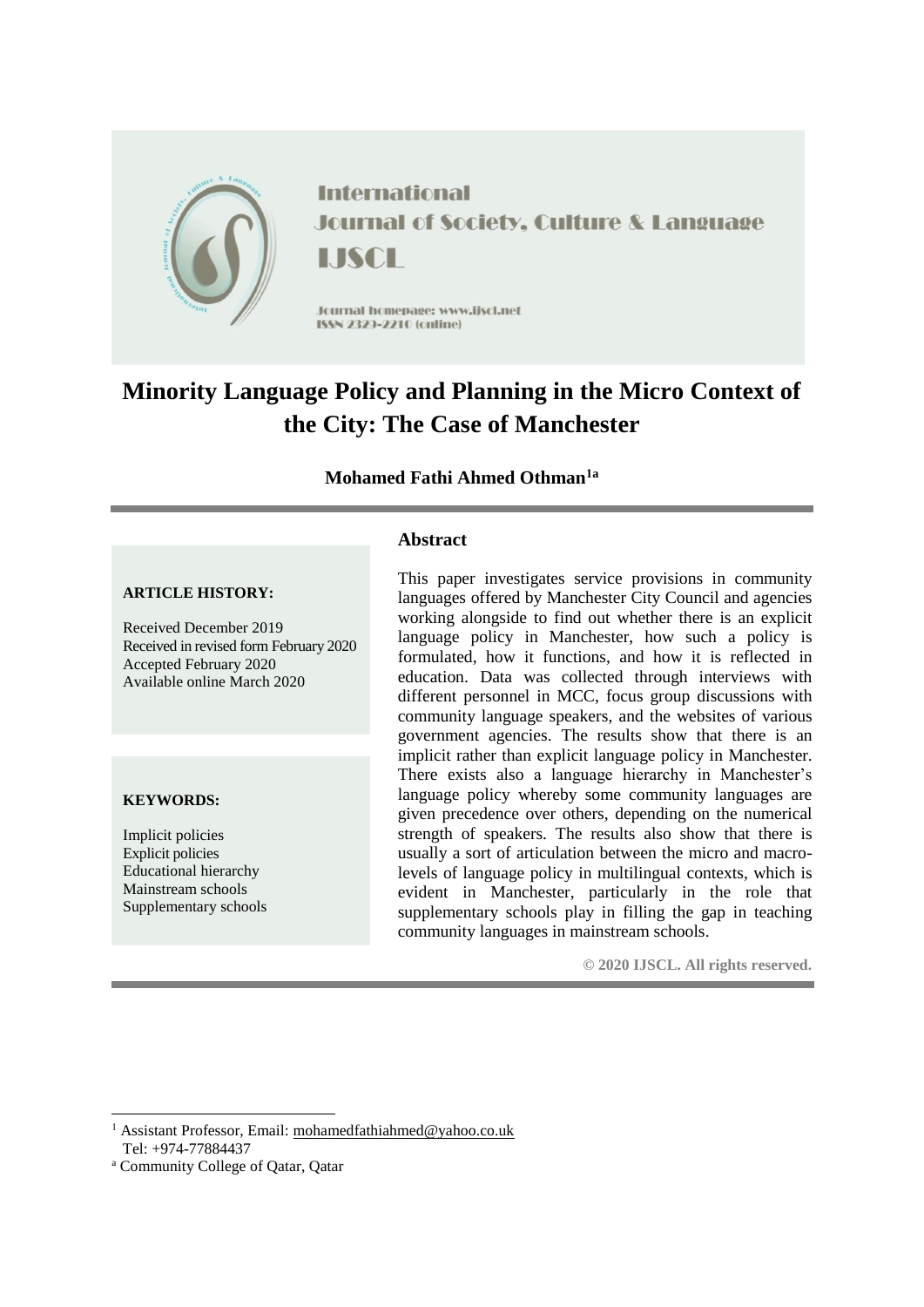## **1. Introduction**

he language policy in immigrant and multilingual settings represents, to a large extent, the attitudes of the The language policy in immigrant and multilingual settings represents, to a large extent, the attitudes of the majority towards the minority groups and languages (Fishman, 1985, 1991). In such contexts, language policies and practices serve two functions that can be placed on a continuum. On the one end, there is the communicative function (i.e., the practical need of service providers to covey information in order to ensure equal access to services). On the other end of the continuum comes the emblematic function which assigns policies an emotional aspect (i.e., as a sign of authorities' recognition of linguistic diversity) (Matras & Robertson, 2015). In reality, the latter function is usually a by-product of the former. That is, the main concern of local authorities in multilingual contexts is usually the communicative function. As will be shown in this study, Manchester, Britain is not an exception in this regard. The study investigates how language policy and planning (LPP) in Manchester responds to the linguistic diversity characterizing this multilingual city; this is done through in-depth investigation of service provisions in community languages offered by Manchester City Council (MCC) and agencies working alongside council services (e.g., NHS, courts, police, schools, etc.). Different studies examined LPP in other multilingual contexts worldwide, including the USA (e.g., Morse, 2003), Singapore (e.g., Leimgruber, 2013), and Europe (e.g., Extra & Yağmur, 2004). In Manchester, as well, a few studies were conducted (e.g., Donakey, 2007; Matras & Robertson, 2015). The question now is: what is exactly meant by LPP? This will be discussed below.

## **2. Theoretical Framework**

Some portray LPP as the laws, regulations, and practices that are deliberately made by authoritative bodies like governments about languages and their use in society (Djite, 1994; Kaplan & Baldauf, 1997). It is generally through this LPP that decisions are made in multilingual cities regarding the use of monolingual or multilingual discourse strategies within public institutions (Wolff, 2010). But, two points should be clarified here.

First, not all language policies are deliberately planned or intentional (Johnson, 2013). Thus, a distinction is made between overt and covert language policies. Overt policies are those that are explicit, formalized and manifest whereas covert policies are those that are implicit, informal and grassroots (Schiffman, 1996; Shohamy, 2006). Different types of LPP, whether overt or covert, can be identified: status planning (about the uses of language in society; see e.g., Donakey, 2007), acquisition planning (about language in education and the learning of languages; see, e.g., Baldauf & Kaplan, 2005), corpus planning (about how people speak and write their language; see e.g., Liddicoat, 2005), and prestige planning (about image and social esteem of language; see e.g., Grzech, 2013).

Second, language policies are not always enacted by governments; they can emerge from the bottom-up movement (Johnson, 2013). Thus, a distinction is made between macro-level (top-down) and micro-level (bottom-up) language policies. In other words, maintaining equal access to services in multilingual contexts is not always an easy task for authorities because the political and legal changes in immigrant contexts sometimes lead to a change in the immigrants' demography (e.g., their numbers, places of concentration, etc.). This produces a constantly changing pattern of demand for languages (Blommaert & Rampton, 2011; Vertovec, 2007). It leads to a situation in which topdown policy may be insufficient or unable to meet the different fluctuating language needs and, as a result, the emergence of new bottomup agents, at the level of individuals and community organizations, that play important roles in what is referred to as micro-language policy and planning (Baldauf, 2006).

Traditionally, however, the macro-level of LPP has predominantly been the focus of academic research which focused on largescale, national-level government activity and often considered it the focal 'agency' operating in LPP (Ager, 2001). In such a context the local issues or the micro-levels of language planning have been marginalized (Baldauf, 2006; Baldauf & Kaplan, 2003; Liddicoat & Baldauf, 2008; Shouhui & Baldauf, 2012). Recent scholars realized that LPP can result from practices that were not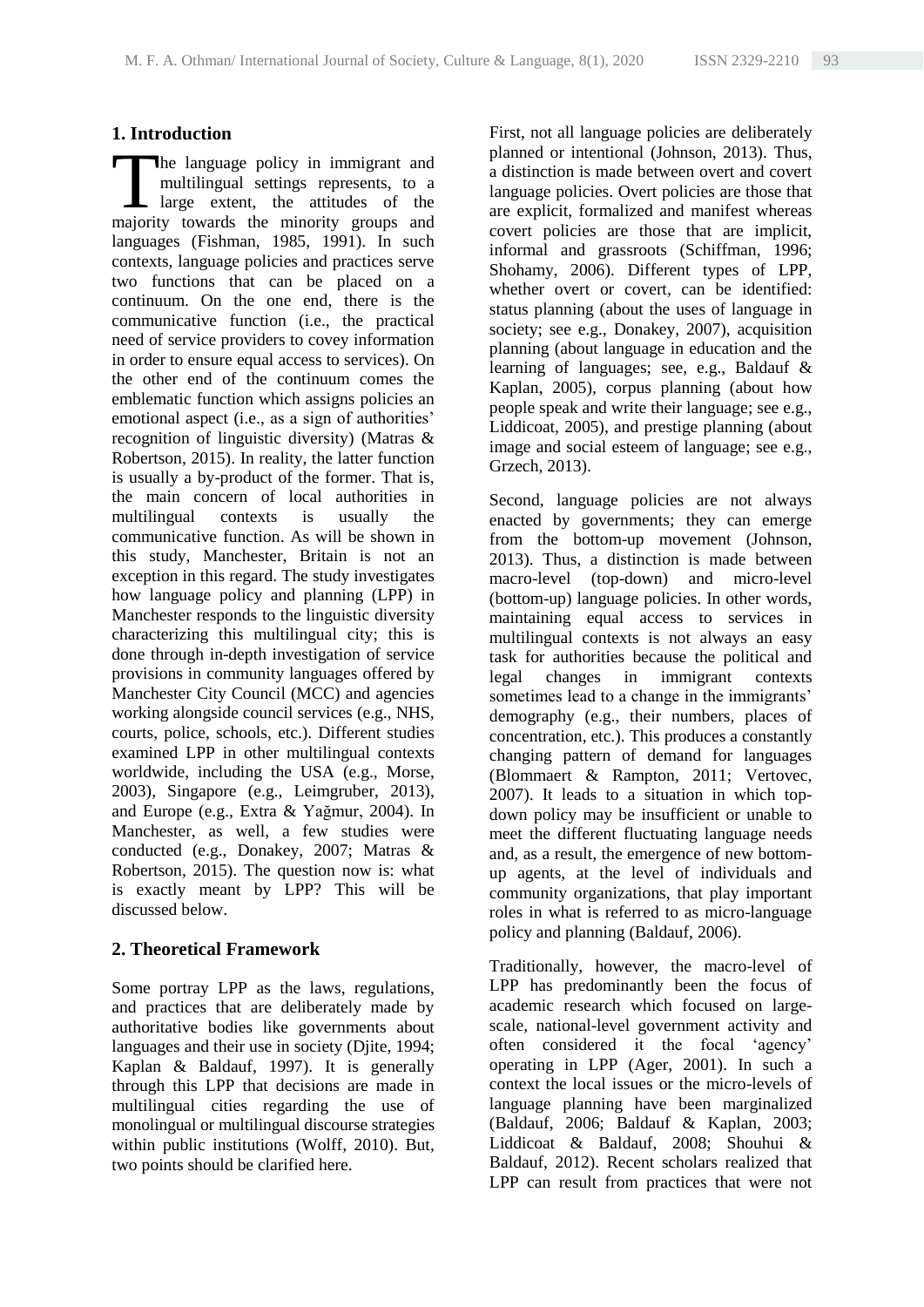explicitly planned; it is sometimes implicit, as aforementioned (Eggington, 2002; Schiffman, 1996; Shohamy, 2006). To understand such a policy, it is important to look at the practices and agencies that go with it. Hence, recent research has taken a more critical edge reconsidering the concept of 'agency' and showing that language planning takes place at different levels, including the micro-level (Kaplan & Baldauf, 1997). Thus, studies revealed that some planning actions occur at the local level (e.g., Baldauf, 2006; Mac Giolla Chríost, 2006; Picanço, 2012), which acts either in complementary distribution with macro-level planning or as an independent activity. In this respect, Liddicoat and Taylorleech (2014) indicate that among the contexts of language planning practices in which local bottom-up (micro-level) agents work are the local implementation of macro-level policy and addressing local needs in the absence of macro-level policy (see also Breen, 2002; Hatoss, 2006; Ricento, 2000).

The present case study investigates LPP in the micro context of the city of Manchester. More specifically, it examines service provisions in community languages offered by Manchester City Council and agencies working alongside council services (e.g., NHS, courts, police, schools, etc.) to answer the following research questions:

1. Is there is an explicit language policy in Manchester?

2. How is such a policy formulated?

3. Is there a language hierarchy in the implementation of Manchester's language policy?

4. How does the educational language policy in Manchester function?

The study utilizes a three-angle approach to investigate LPP in Manchester, as will be shown below. The first angle is the policy maker; that is, who takes the decisions regarding providing services in minority languages, to determine how such decisions are made and to know what criteria are used. As for the second angle, it represents the service provider (i.e., the various departments of MCC, courts, police, etc.), in order to obtain data on the actual provisions of services. The third angle is the service user (i.e., community language speakers in Manchester), to see their views regarding the services provided for them. This completes the circle of the community-language provision in the city.

#### **3. Methodology**

#### **3.1. Participants and Setting**

There are two types of participants in this study: interview participants and focus group ones. The interview participants (sixteen participants) included the policy makers (i.e., MCC's deputy-leader and two Councilors from MCC), as well as the service providers in MCC (i.e., two Linkworkers, the manager of M-Four Translation, the head of Library Service, the head and a staff member of the International New Arrivals, Travellers and Supplementary Schools Team). The interview participants included also two mainstreamschools' headteachers, as well as three principals and two teachers in five Arabic supplementary schools.

The focus group participants (service users) were twelve individuals. They were chosen from the researcher's community- the Arabic community, and all of them were from the researcher's direct acquaintances. They had varying educational levels: two PhDs, four BAs, and six high-school diplomas and lower degrees. They also had different lengths of stay in Manchester: three of them had been in Manchester for ten years, four for six years, and five for three years.

## **3.2. Instrumentation**

#### *3.2.1. Semi-Structured Interviews*

A total of sixteen semi-structured interviews were carried out with the above-mentioned participants (nine in MCC, two in mainstream schools, and five in supplementary schools). That is, the researcher interviewed MCC's deputy-leader and two Councilors (see appendix for sample questions) in order to get information about how decisions regarding minority language provisions are taken (i.e., the policy making as mentioned above). The researcher also interviewed two Linkworkers, M-Four Translation's manager and Library Service's head (i.e., the service providers) to gain insights into the status-quo of ethnic languages in the services that the council provides (see appendix). There were also interviews with the head and one of the staff of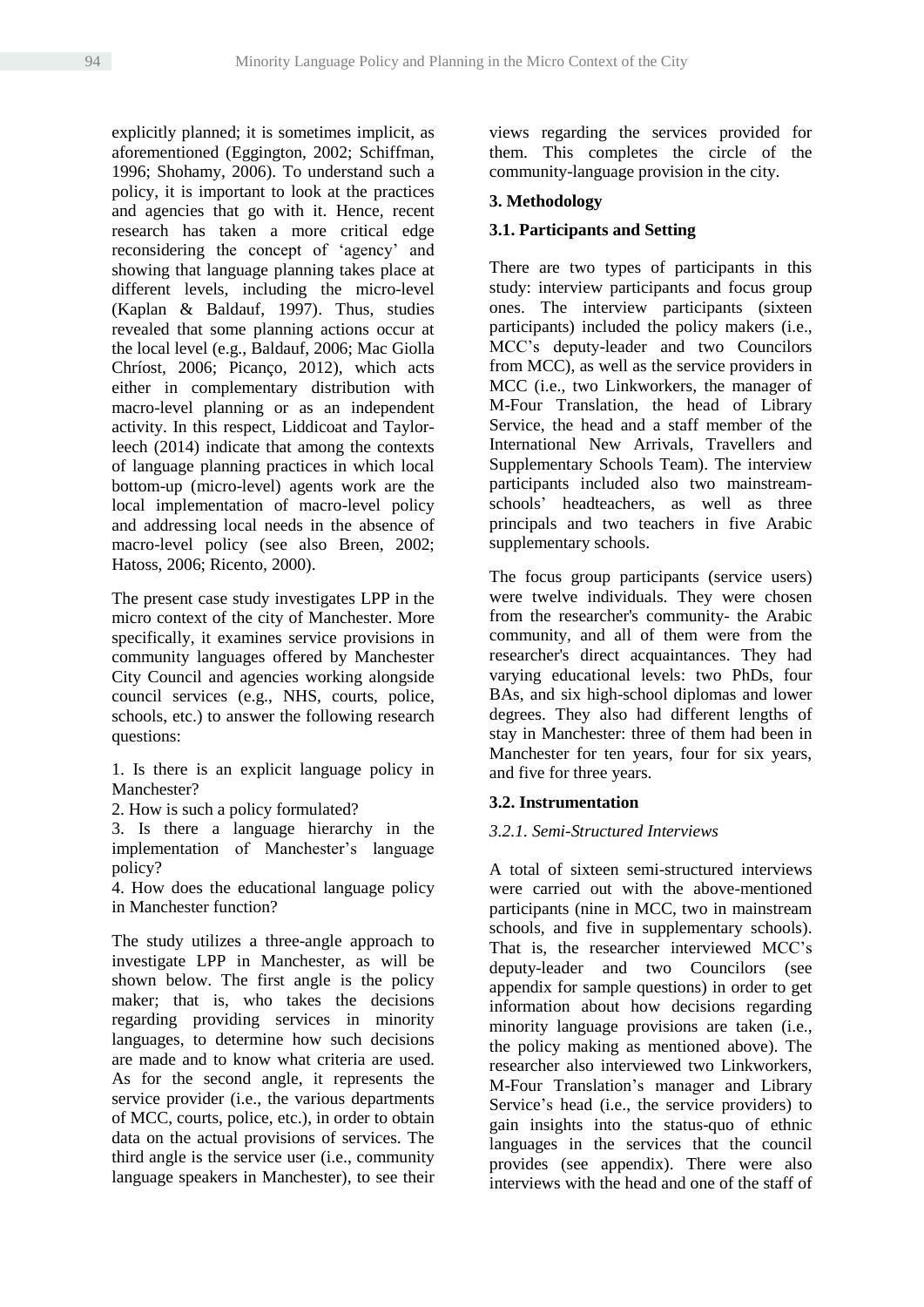the International New Arrivals, Travellers and Supplementary Schools Team (Henceforth INATSS) which were aimed at eliciting information regarding the educational support they provide for new arrival children and the teaching of community languages in mainstream education and in supplementary schools.

In addition, interviews were made with the headteachers in two mainstream schools to elicit, for instance, whether schools offer community languages as subjects, and whether such language learning is compulsory or optional. The researcher also interviewed three principals and two teachers in five Arabic supplementary-schools to elicit information regarding issues such as whether their schools are registered in MCC, whether the Council requires them to use specific curricula, and whether they receive subsidiaries or support from the Council. The researcher used to work as a teacher in three of these schools.

#### *3.2.2. Focus groups*

As explained above, being a member of one of the immigrant communities in Manchester (the Arabic community), the researcher managed to carry out recorded focus group discussions with community leaders and members of his own community (i.e., service users) on the provisions of community languages in the services of MCC, NHS, courts, police, and other government agencies (see appendix for sample questions). The total number of these focus groups was four. Each focus group consisted of three participants with varying characteristics, as aforementioned.

## *3.2.3. Online sources*

The interviews and focus groups were the primary instruments in this study. However, some use of a number of online sources was made, as well (e.g., Equality and Human Rights Commission, 2014; Home Office, 2005; UK Public General Acts, 2000; Council of Europe, 1950). These provide useful information on the services available for community language speakers in Manchester. They also contain documents explaining the rights of ethnic minorities with regard to the use of their native languages in government institutions (e.g., courts, police, etc.).

#### **3.3. Procedure**

The study was informed by the qualitative research paradigm; therefore, it was decided to have different verifications of the findings. This process is referred to as triangulation (Stake, 2006; Yin, 1994). Thus, different techniques were utilized to collect the data, as illustrated above: semi-structured interviews, focus group discussions, and online sources. The questions used in the interviews and focus groups were designed by the researcher to precisely address the study's research questions and cover the above-mentioned three angles. Also, these questions had many shared items to further raise the credibility of the participants' reports (see Yin, 1994).

All interviews and focus group discussions were recorded using an audio recorder. Each interview lasted between twenty and twentyfive minutes and was conducted in the workplace of the interviewees. Each focus group lasted between thirty and forty minutes, and they were carried out at different places (e.g., participants' homes, workplaces, etc.). The focus groups and the Arabic schools' interviews were administered in Arabic, the native language of the participants.

## **4. Results**

The data show that different services are provided in community languages in Manchester:

## **4.1. Linkworker Service**

MCC has what is called Manchester Advice whose primary job is to provide advice to people living in Manchester. Manchester Advice has different teams, and one of them is the 'Linkworkers' team that consists of bilingual employees employed for the purpose of providing advice for speakers of community languages; it is the 'First Tier' of advice for ethnic minorities within the council. Link workers service tries to cover all the primary community languages in Manchester, such as the Asian languages, Somali, and Arabic. Speakers of community languages with no Linkworkers speaking them are dealt with in the Advice Centre at the Town Hall, where interpreters are provided for them.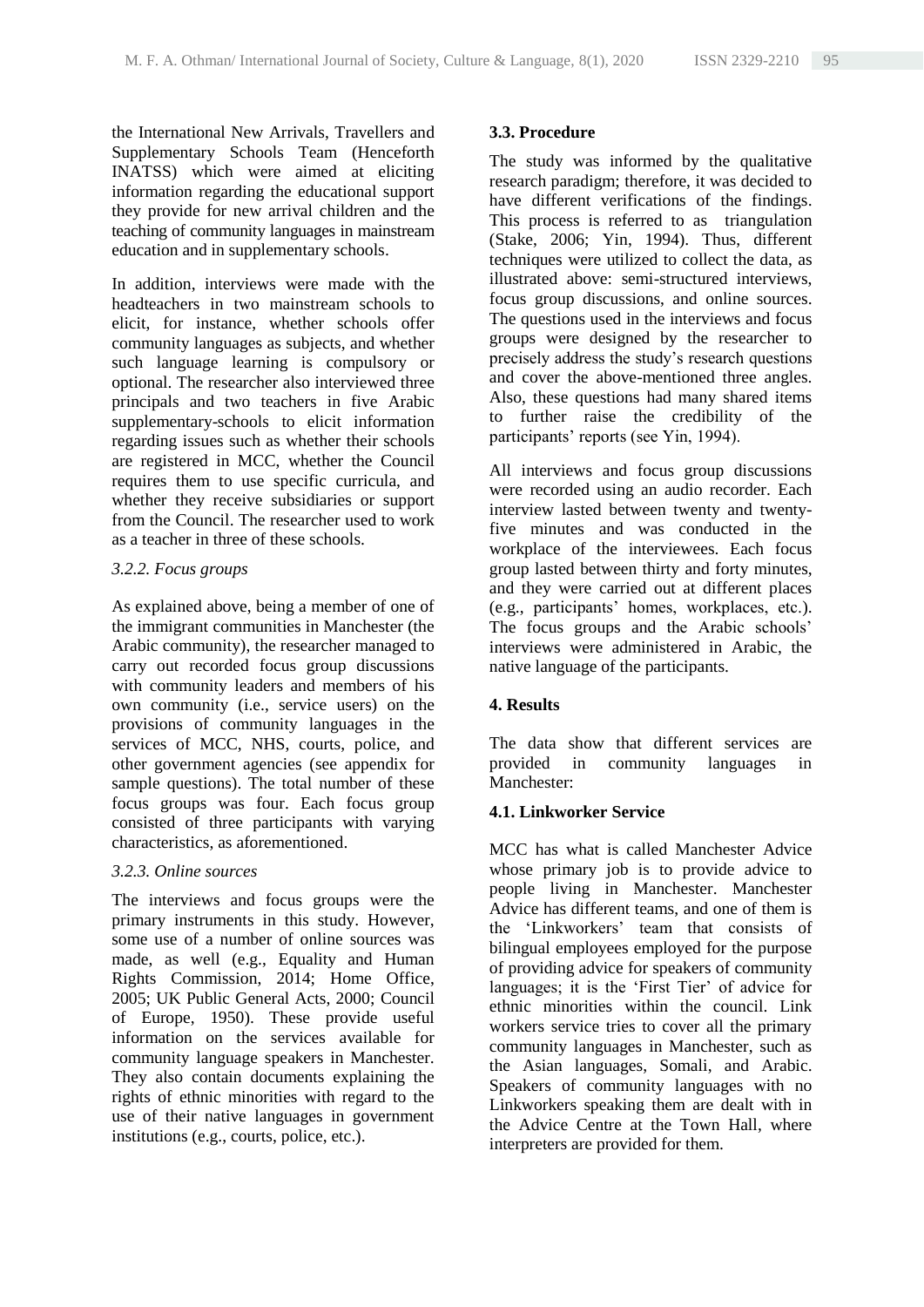In an interview with one of the Link workers, she said that they provide different kinds of advice (on housing, education, health, etc.) in different languages. People know about the Linkworkers services through letters/leaflets sent to them from the council containing information translated into the different community languages about how to access the service, for example, 'to receive advice in (language X) or to get help from the council, please call the Linkworkers service on (the phone number of the Linkworker of the relevant language)'. Also, government departments and public services have the phone numbers of the Link workers.

Link workers collect customers' feedback using a form that is handed out to customers whenever they finish a piece of work with them. This form is then sent to the service performance team who collate this information and advise the Linkworkers accordingly. The feedback is then taken into consideration during regular service planning meetings with the Linkworkers and it influences their plans. Moreover, as a service within the council, the Linkworkers inform the council about issues within their target communities and how these can best be addressed.

## **4.2. M-Four Translation**

M-Four translation is a part of MCC whose main function is providing translation and interpretation services in the different languages to other agencies and departments (e.g., courts, NHS, solicitors, etc.). That is, it sells its services to such agencies which pay the fees to MCC. For example, if an immigrant has a problem in a hospital or a court, M-Four is contacted to get an interpreter; the request can be for a male or a female interpreter. M-Four also translates leaflets, booklets, and flyers in the different languages for MCC and other agencies. M-four is responsible as well for giving training to the free-lance translators who work with it upon request. It also gives training for MCC's staff to raise their awareness of the linguistic and cultural diversity that characterizes Manchester (interview with the M-Four manager). During this training, MCC's staff get the necessary cultural and linguistic knowledge that enables them to do their job efficiently. As an example of this cultural knowledge that is given to those

staff who deal with Muslim communities, in general, is: 'when entering a mosque, take your shoes off.'

According to its deputy manager, M-Four covers a broad range of known languages. The demand is the main criterion employed by Mfour to decide which languages they provide services in. For example, in 1992, when Mfour was founded, there was a need for 5 languages only (all of them were Asian languages), but circumstances changed and Somalis, Albanians, and Bosnians started to come to the UK; then since 2000 Iraqis and Afghanis started to arrive as well. With the expansion of the EU, speakers from Western Europe started to move to the UK (e.g., Romania, Czech, and Poland). Now after Brexit, other changes in language provision are expected. Thus, M-four keeps adapting to newcomers. The demand determines, as well, the employment of full or part-time translators and interpreters. For example, for a language like Arabic M-Four has one full-time translator residing in office, in addition to more than 10 free-lance Arabic translators and interpreters (males and females) who work upon request. There are more than this for other languages such as Urdu or Somali due to their larger numbers.

## **4.3. Library Service**

The Library Services Department (or the Central Library) of MCC is the headquarters of all libraries. In an interview with the Access to Services Coordinator (ASC), she stated that the main aim of the libraries is to provide materials (e.g., books, audios, DVDs, etc.) to everyone in Manchester in his/her language, "including minority language speakers since one of the main groups is people whose mother tongue is not English."

The Library Services Department has a Community Access Team that consists of a number of coordinators (e.g., Vietnamese, Chinese, etc.). The coordinators ensure that there are materials in the relevant community language that each one is responsible for. Community languages that are not assigned a coordinator are the responsibility of the ASC. For example, after the interview with her, the ASC invited the researcher to help in choosing Arabic books since she was responsible for the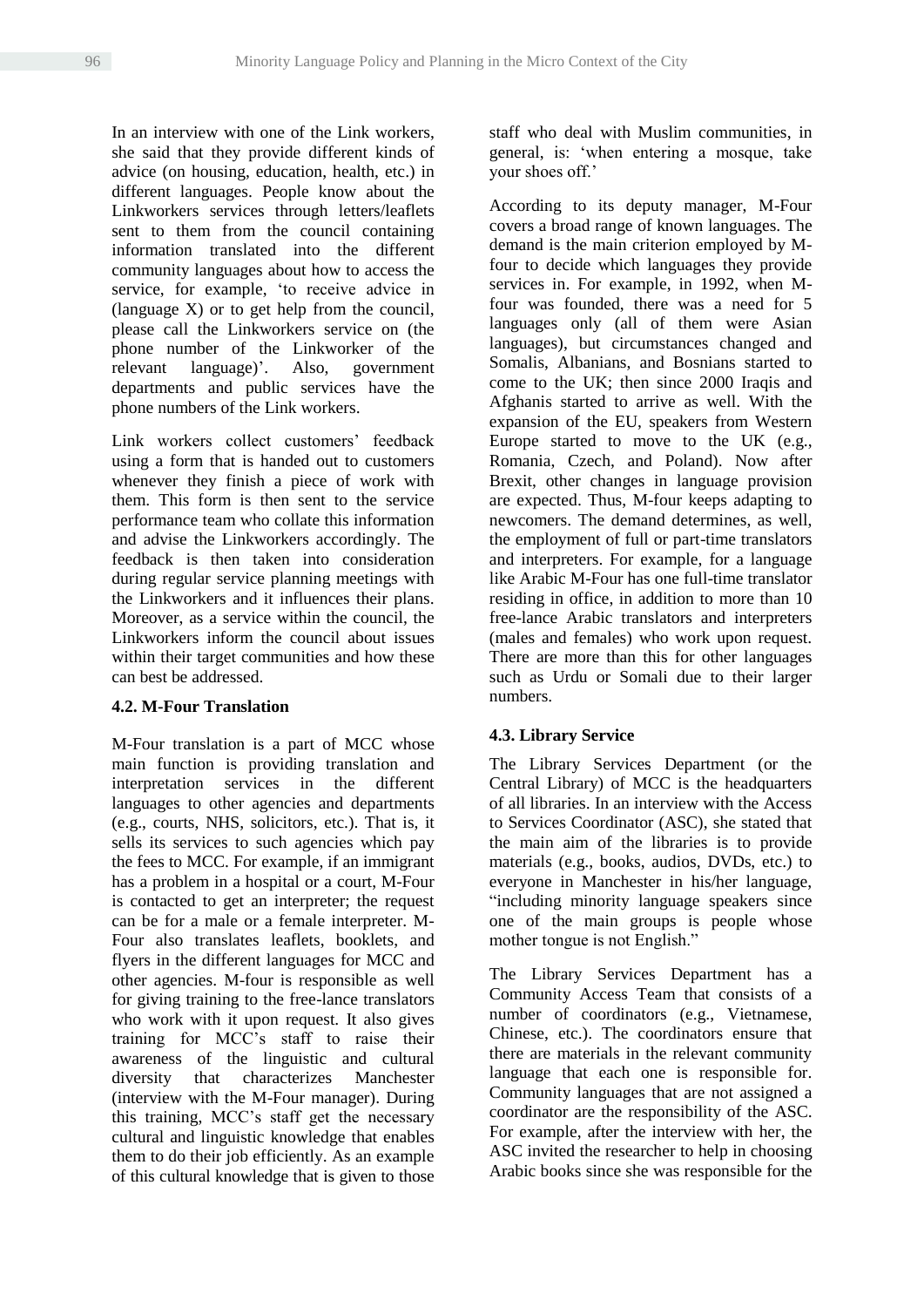provisions of Arabic materials. The researcher participated, with other Arabs, in choosing these books. The participants went through a list of book titles from an Arabic Bookshop and decided what should be purchased.

MCC provides an annual budget for community language materials. Urdu and Chinese get the largest budget since their communities are very large. There is also an annual budget to spend on updating the Farsi and Arabic materials, and smaller amounts for other languages. Thus, the provisions of community language materials depend on the size of every individual community.

#### **4.4. Education**

Provisions of community languages in education will be explored in the International New Arrivals, Travellers, and Supplementary Schools Team (INATSS), mainstream schools, and supplementary schools.

#### *4.4.1. INATSS*

INATSS was established in 2008 as part of a new structure at MCC after the former Diversity and Inclusion Team was disbanded. It was designed to provide educational language support services for new arrival children in Manchester, to assess their language support requirements for successful inclusion into mainstream education, to oversee and promote additional nonmainstream educational provisions such as Supplementary Schools, and to provide support for children with special educational needs.

The core team providing this service consists of five Education Development Officers responsible for the different districts of Manchester, in addition to a team of full-time Language Assistants who speak different languages (e.g., Somali, Farsi, French, Arabic, and Urdu). These Language Assistants are recruited through the local authority (MCC), in consultation with the Educational Development Team. The Traded Services unit at MCC provides additional language support staff for INATSS that cover for those languages not spoken by its full-time language assistants.

The service provided by INATSS is aimed at providing support for children who speak a foreign language as their primary language, such as children from refugee families, and families seeking asylum in the UK. It focusses on the attainment and attendance of a child in the classroom and providing English language acquisition support to speed up his/her integration into the education system. As English is the main language of education in the UK, INATSS concentrates on preventing a child's lack of proficiency in English language becoming a barrier, but it also aims to actively promote bilingualism for the child wherever possible. This is done either through bilingual support in the classroom if suitable staff can be provided, or by providing more generic English acquisition support for a school if it is required.

INATSS support begins with deciding the required language for the child; then the child is supported through an induction period. During this period, Language Assistants work closely with teachers and classroom assistants to ensure that the child is able to follow and understand subjects and to participate as far as possible. As the child progresses both in language acquisition and school integration, this intensive support is usually phased out when the school decides it is no longer needed and replaced with more generic support, although the child is entitled by law to have intensive support throughout his/her education if necessary. Home-School liaison is also carried out by the Language Assistants to discuss homework and attendance requirements with the family.

## *4.4.2. Mainstream Schools*

According to the Education Development Officer of the Central East District in INATSS, there are approximately 160 languages spoken in Manchester's mainstream schools. In some schools, the number of non-English students exceeds the number of English students, as emphasized by the headteachers.

Exam Boards, such as AQA (Assessment and Qualifications Alliance) and Edexcel, provide a wide range of examinations in both GCSEs and A-Levels, which cover many community languages (Urdu, Arabic, Punjabi, etc.) and modern foreign languages (French, Spanish, German, etc.). For children aged 7-11 (Key Stage 2) and 11-14 (Key Stage 3), the National Curriculum stipulates that tuition in modern foreign languages is compulsory (Long,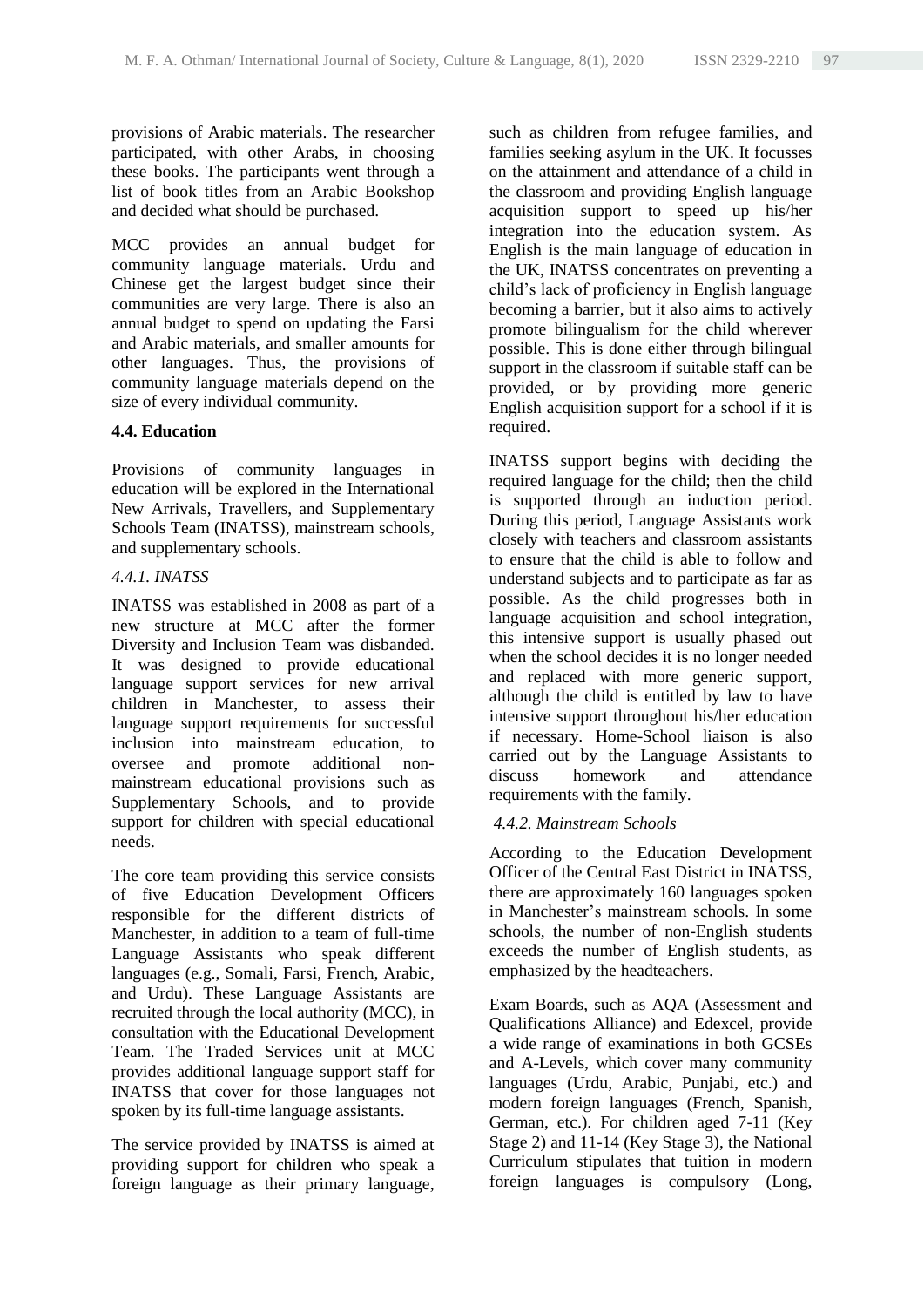Danechi & Loft, 2020). Community language speakers can similarly be entered for GCSE or A-Level courses and examinations in their languages, but this is dependent on whether the teaching staff at the school can provide tuition in such languages. Within the Manchester area Urdu, Arabic, and other community languages are offered in GCSE and A-Level in a number of schools (e.g., Levenshulme High School, Manchester Academy, etc.), but given the vast linguistic diversity present at some Manchester schools, it would prove impractical and costly to provide optional language tuition in all languages (interview in INATSS). If a school can offer a community language as an option to its pupils, then the school is responsible for all costs associated with sitting an exam in the language. But if the language is studied at a supplementary school, then the child's parents are responsible for the subsequent costs of the examination.

#### *4.4.3. Supplementary Schools*

According to INATSS, within the remit of MCC, there are currently over 100 supplementary schools representing over 50 communities in Manchester. Most of them are registered with the council but may not all be necessarily active. However, as emphasized by the headteachers, the council has no legal control over the schools' services, and schools are not legally required to register in it. The council monitors and carries out regular visits to 65 of these schools, representing around 8000 pupils under the supervision of some 500 volunteer staff (INATSS). It also carries out quality assurance of supplementary schools and provides some limited training for the staff in areas such as classroom management, teaching, and learning. However, supplementary schools receive no public funding; they mainly depend on the fees paid by students.

Supplementary schools teach ethnic culture, religion, and different community languages including Chinese, Polish, Somali, Persian, and Arabic. The Arabic-speaking community, for example, runs a number of councilregistered schools that provide Arabic language support, including Al-Manar school (in Burnage), Al-Hijra school (in Whalley Range), Al-Noor School (in Burnage), Saudi school (in Chorlton), and two Libyan schools (one in Cheetham Hill, and one in Crumpsall). Both of the Libyan schools teach the Libyan curricula taught in schools in Libya, but one of them is sponsored by the Libyan government and is open to students for free; the other is private and requires fees. The Saudi School teaches the Saudi curricula and is sponsored by the Saudi government, but requires fees from students. Al-Noor School, Al-Hijra School, and Al-Manar school teach curricula from the Arab world (e.g., Jordan). These schools also teach GCSE and A-Level in Arabic. Teachers are employed from the Arabic-speaking community in Manchester; therefore, as a member of this community, the researcher had the chance to work in three of these schools. Similarly, in other supplementary schools, the teachers are often volunteers recruited from the relevant community and sometimes receive small amounts of money in return for their teaching. Therefore, there is generally a shortage of qualified teachers and a high percentage of turnover among them, which can affect the quality of teaching in such schools (Lamb, 2001).

## **4.5. The National Health Service Manchester Primary Care Trust (NHS PCT)**

Community language speakers can receive assistance for medical care in their native language through interpreters (males and females) who are provided free of charge in hospitals and health centers. Services of those interpreters are obtained through different bodies, such as MCC's M-Four Translation Department, and free-lance interpreters. In some hospitals (e.g., the Central Manchester University Hospitals), there is a translation and interpretation department (also called link workers department), which provides interpreters for the hospitals. Moreover, the publications in hospitals and health centers in Manchester usually contain a question translated into different community languages, which asks whether a patient has difficulty speaking or understanding English. Under this question, a telephone number is provided so that a patient can call to receive help in his/her native language. This was confirmed by community leaders during focus group discussions. Also, the GP surgeries and NHS websites insert a link to Google Translate with icons for languages.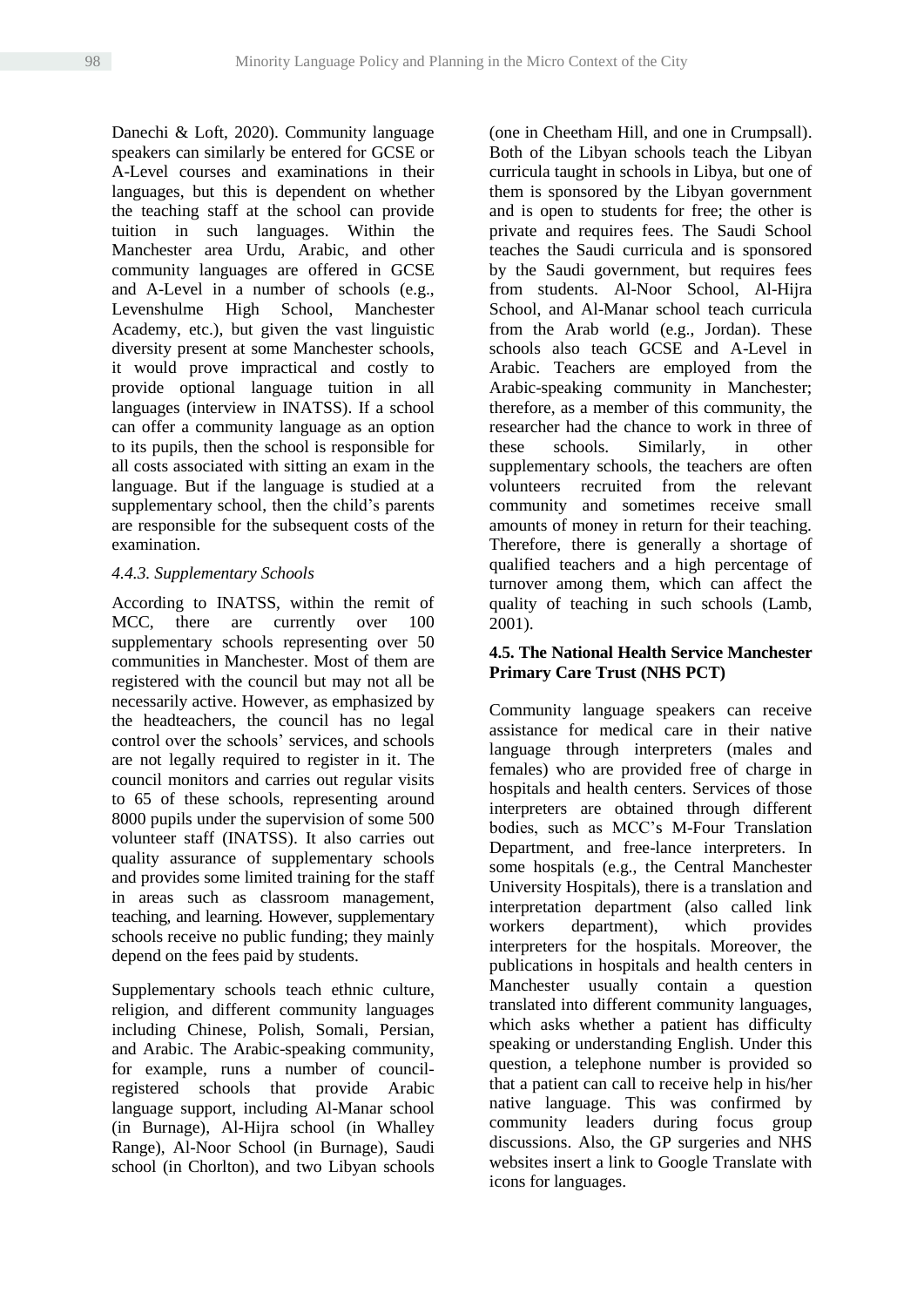#### **4.6. The Court System and Police Services**

Articles 5 & 6 of the *European Convention on Human Rights* (Council of Europe, 1950) stipulate that if anyone, arrested or charged, cannot understand or speak the language used in the court or police, he has the right to get the free assistance of an interpreter. In order to provide such support, both legal services draw upon the services of qualified interpreters from a list of recommended registers, such as the National Register of Public Service Interpreters.

Interpreting services for the police are also provided by M-Four Translations and Language Line, a national telephone interpreting service. Further information in various community languages can also be accessed from the Home Office website, in particular the 'Notice of Rights and Entitlements' document (Home Office, 2005). This document explains a person's rights whilst he/she is in police detention and is available as both a text and audio version for different community languages.

To sum up, we have seen above that MCC and agencies working alongside provide different services in community languages in Manchester. What do these practices and activities reveal about LPP in Manchester? This will be discussed below.

## **5. Discussion**

The discussion below handles the research questions of the study:

## **5.1. Is there an Explicit Language Policy in Manchester?**

Based on the above data, Manchester's language policy is characterized by a number of features. First, MCC and agencies working alongside council services are aware of the linguistic and cultural diversity characterizing Manchester, and they try to meet such diversity in the different services they provide. In this respect, training is given to the different departments within MCC to raise the linguistic and cultural awareness of its employees. This is important since the lack of such awareness in service providers' staff is one of the reasons for the problems that minority language speakers have in accessing services (Pugh & Williams, 2006). The local authorities in Manchester provide, for instance, male and female interpreters since they are aware that there are sometimes conservative communities who may have a problem dealing with the opposite sex.

One of the motives for offering services in community languages in Manchester is the desire of local authorities to avoid any misunderstanding that may result due to the language barrier, especially in such areas as hospitals, courts, and police. There exists what Ager, commenting on Britain's official policy towards linguistic minorities, called a "practical acceptance of the need to use some languages in order to communicate with minorities" (1996, p. 53). However, as emphasized by the different personnel in MCC, the main reason for service provisions in community languages is to maintain equal opportunities among the inhabitants of Manchester (see also Matras & Robertson, 2015). As part of the Race Relations (Amendment) Act (UK Public General Acts, 2000), local councils are legally required to provide equal access to their services. Although there is no direct reference to language provision in this act, the advice of bodies such as the Equality and Human Rights Commission (2014) (including the former Commission for Racial Equality) indicates that failure to provide access to local authority services in languages other than English would deny access to those services for certain users. Therefore, to comply with the legal requirements set out in the Act, language provision is indirectly implied, and local authorities must provide their services in all required languages.

Thus, there is no explicitly-mentioned language policy; rather, there is an implied policy. In other words, there are guidelines from the central government which emphasize the principle of equal opportunities; then the local implementation of such guidelines requires provision of services in community languages. Hence, it can be said that Manchester's micro-level language policy is a by-product of the central government's policy of equality. This is similar to what Pugh and Williams (2006) found in their investigation of language policy in social service organizations in England and Wales: they usually have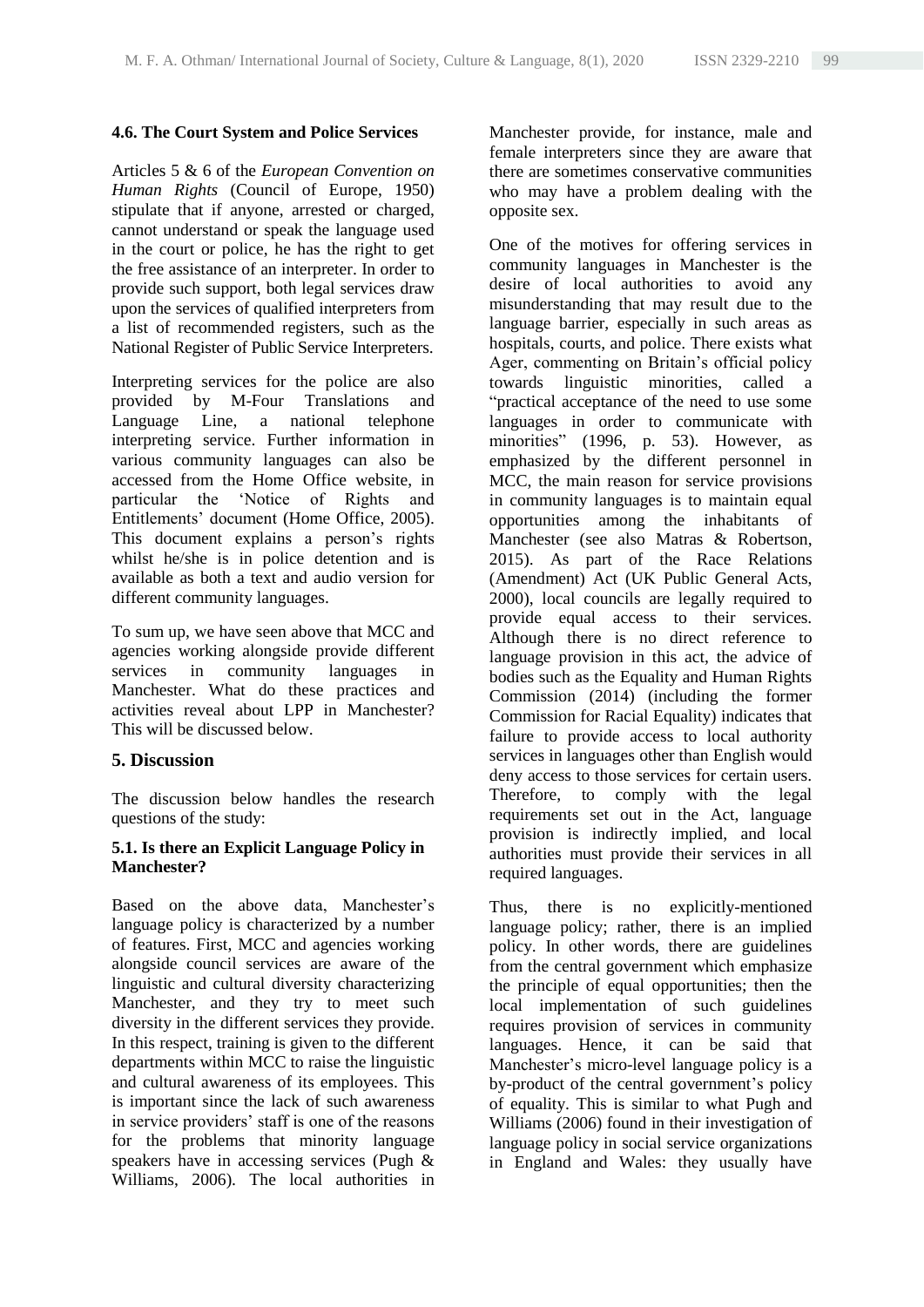general equal opportunities policy rather than specific policies on language.

## **5.2. How is Manchester's Language Policy Formulated?**

Manchester's language policy has two parts which work concurrently: a part that is concerned with offering services in ethnic languages so as to assist minorities to manage their daily life until they master English. This multilingual "policy of tolerance during the transition to English stage" (García, 1997, p. 42) is noticeable, for example, in the inclusion of new arrival students in mainstream schools, where they receive support in their native language as well as English until they develop English proficiency so that they can participate successfully in all-English instruction. It was also clearly emphasized by the manager of the M-Four Translation Department, who stated in an interview that "M-Four only provide their services to minority language speakers who do not speak English" until they achieve an adequate level of spoken English. The other part of Manchester's language policy is concerned with helping the integration of minorities by encouraging them to learn English. This is clear in the council's provisions of free ESOL courses (interview with the Deputy Leader). Such courses, according to the Deputy Leader, are aimed at helping minorities learn English to be able to manage their daily life on their own without depending on others for interpretation and integrate with society. It may be argued that the two parts of policy may contradict each other. That is, providing services in minority languages may hinder the integration of minorities who might see no need to learn English since they can carry out their dealings in public service organizations in their native language. However, according to the Deputy Leader, the council and other government bodies affiliated with it do/cannot adopt this view for the simple reason that providing services in community languages is important to maintain the principle of the legal right of all to have equal access to services.

MCC's policy towards minority communities is generally not rigid, which is evident in its services (e.g., Library Service, Linkworkers Service, etc.). Given the fluid numbers of community language speakers in Manchester and the fact that events outside the region might result in an influx of speakers requiring different languages, MCC tries to remain alert to the changing language dynamics within the city. In light of this, it does not rely on rigid policies to operate but prefers to remain adaptable to changing circumstances. For example, in the past when the war on Iraq started, the council predicted an influx of speakers from Iraq and adapted its resources to meet the increasing need for services in Arabic (interview in the M-Four Translation department).

The language policy of MCC is informed through a number of different bodies that provide council services. Service providers such as M-Four, INATSS, Linkworkers, and Library Department provide core language and support services for the council, and in return, they also provide feedback and inform the Executive regarding the effectiveness of services and how these might be improved. Input into this process is also provided by Policy and Performance officers who assess the quality of council services and report back to the Executive. Based on the information gathered from these service providers, the Executive then decides on the appropriate language provisions that the council has to provide, and as such decides language policy. This process of feedback operates in the different departments within MCC, as stressed in the interviews. For instance, M-Four Translation Department gathers feedback from both its 'customers' and 'clients'; that is, the social services which request assistance from M-Four, and the end-users who benefit from the services respectively. Through this chain, feedback reaches M-Four, and then along with the other officers who inform MCC, this feedback helps to formulate both the services which M-Four needs to operate successfully, and also inform the Executive as to the appropriate action needed regarding language policy and resources. In addition, M-Four has around two hundred community-language interpreters, and these community figures provide a valuable link between M-Four and the community, and eventually the council itself. The presence of community feedback which subsequently informs the council via consultation with its service providers, suggests that council services aim to connect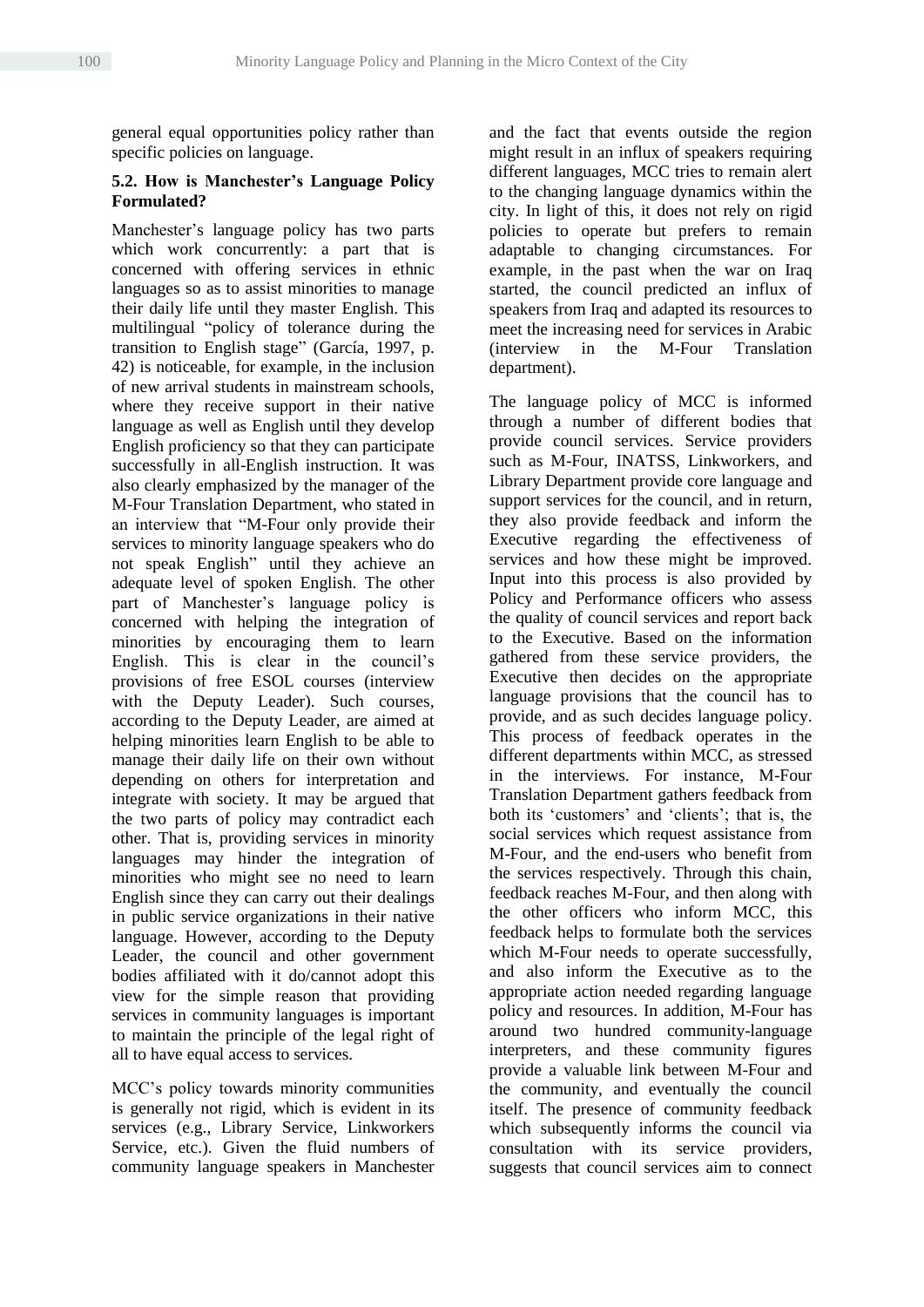with community needs as far as possible. With the existence of such feedback, the circle of community-language provision (i.e., policy maker, service provider and service user) is complete. Such a circle works both directions (i.e., from policy maker through service provider reaching service user, and vice versa) suggesting a kind of bottom-up language planning which is important for effective provision of services. Without the user involvement, it is likely that service providers "are misdirecting resources and excluding some minority language community members from accessing or using services" (Pugh & Williams, 2006, p. 1236).

## **5.3. Language Hierarchy in the Implementation of Manchester's Language Policy**

There is a language hierarchy in MCC and other government agencies working alongside (see also Donakey, 2007). Such a hierarchy has three levels and influences community language provisions in Manchester. At the first level, English is at the top of the hierarchy of all languages. This is evident, for example, in mainstream education, as will be explained below, in which English is the only language of instruction. In this regard, Blackledge and Creese (2010) indicate that the mainstream educational policy in the UK in general, with its emphasis on English at the expense of teaching community languages, does not mirror the multilingualism characterizing the country. Such a hierarchy is obvious as well on MCC's website. The website is overwhelmingly in English and there is a shortage of information available in non-English scripts. While this may be interpreted as a matter of convenience and practicality, it may also reflect an active policy to promote English amongst these communities in areas such as the website, whilst retaining bilingual support in the provision of documents.

At the second level of the hierarchy, modern foreign languages are given precedence over community languages. This, however, is restricted to mainstream education which is mainly controlled by the central government; in all other services priority is given to the community languages that are really spoken in Manchester (We will return to this point in more detail below).

At the third level of the hierarchy, some community languages are given priority over others. Community languages are not treated on an equal footing with regard to provisions of services in them. While all community language speakers can get services in their native language, the level of services provided is heavily bound by the numerical strength of every minority group. What is meant by the level of services is whether a minority language speaker can get instant services in his/her native language at any time without prior arrangements from the service provider, or he/she has to wait for such an arrangement to be made. In this regard, it is only the languages that have a considerable number of speakers (e.g., Urdu, Somali, etc.), whose speakers receive constant provisions and immediate services in them at any time. Thus, future demographic changes that may occur due to the constantly increasing number of immigrants in Manchester may result in alternation in the level of services provided in the different community languages.

## **5.4. Educational Language Policy in Manchester**

This section discusses the status of community languages in mainstream education, compared to English and modern foreign languages. Spolsky (2005) indicates that the education system is one of the important domains where language policy is applied. As mentioned above, the National Curriculum, with its emphasis on English as the only language of instruction, gives precedence to English over all other languages. Thus, the mainstream educational policy in the UK and Manchester encourages minorities to learn English and deprives them of access to mainstream education in their native language. This reveals a linguistic assimilationist ideology influencing government language planning activities (Krishna & Abiodun, 2002). Moreover, without learning English, parents in minority groups will not be able to obtain information about their children's schooling because English is the official language in the school setting (Blackledge & Pavlenko, 2001).

Also, as shown earlier, tuition in modern foreign languages is mandatory in the National Curriculum for Key Stage 2 and Key Stage 3. On the other hand, although community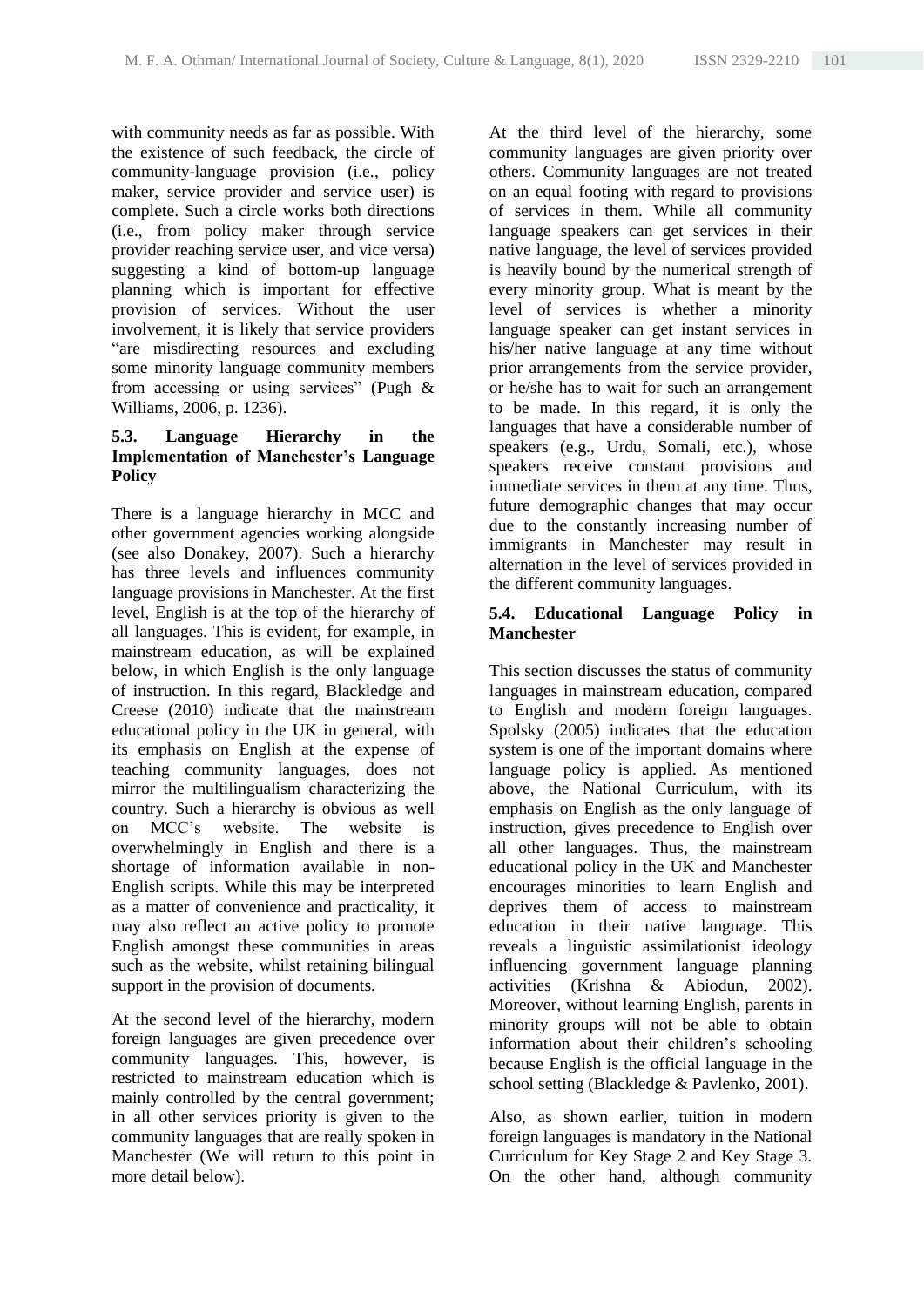language speakers can similarly be entered for GCSE or A-Level courses and examinations in their languages, this is dependent on whether the teaching staff at the school can provide tuition in such languages at the school. Hence, it is clear that the educational system gives priority to modern foreign languages over community languages. This is a statement of status (Lamb, 2001) which may reveal an implicit language hierarchy whereby languages that are spoken by less powerful members of the society (i.e., ethnic immigrant groups) are often undervalued or disregarded (Edwards, 2001).

The National Curriculum is still influenced by the Swann Report of 1985 which proposes that if the mother tongue of a group is used for intra-group interaction, such as parent/child communication, it will survive regardless of the provisions made for it in mainstream education; therefore, mainstream schools should not play the role of community providers for maintaining community languages (Swann, 1985). Thus, as emphasized in the interview with INATSS, the teaching of community languages has been relegated to supplementary schools since it would prove impractical and costly to provide optional language tuition in all languages given the vast linguistic diversity present at Manchester schools. Hence, supplementary schools represent "a response to a historically monolingual ideology, which ignores the complexity of multilingual England" (Blackledge & Creese, 2010, p. 48). As Wei (2006) indicates, complementary schooling in the UK was set up since the mainstream educational system failed to satisfy the needs of ethnic minority children. Perhaps that is why supplementary schools are not controlled by MCC, have freedom over their curricula, teaching and management, and receive some support from MCC.

Hence, it is evident from what is mentioned above that community languages are underestimated in the national curriculum. This has negative pedagogical implications on children of ethnic minorities since they are deprived of access to free-of-charge mainstream tuition in their ethnic languages. Consequently, only those who afford to send their children to supplementary schools guarantee a chance for their children to learn

their native language and culture. Moreover, it may lead minority children to see their ethnic language as inferior or not prestigious, which negatively influences their motivation to learn and maintain it (Lamb, 2001). Finally, it develops a misconception, among the minority and majority children alike, that some languages are superior to others, which may negatively affect their desire to learn languages in general. As Hymes (1992) indicates, all languages are equal and all should be allowed to flourish and to be maintained.

Thus, such a biased situation needs to be changed through revised educational policies that promote the teaching of both community languages and modern foreign languages (Lamb, 2001), as it contradicts the superdiversity characterizing Manchester and opposes the principle of equal opportunities. This means that the argument of the Swann Report that minority languages are the responsibility of ethnic groups is invalid. As Nelde indicates, language planning depends greatly on the education system "whose impact may be stronger than the impact of the legalization of multilingual and multicultural prerequisites" (2000, p. 443).

To sum up, the present study of LPP in Manchester reveals that the city is characterized by an implied, rather than explicit, language policy. There is no such overt government recognition of certain languages as in a city like New York. This agrees with what scholars indicate that micro-LPP does not necessarily result from practices that were overtly and explicitly planned; it is sometimes covert and implicit (Eggington, 2002; Schiffman, 1996; Shohamy, 2006). Moreover, in multilingual contexts, there is usually a sort of interplay between the macro and micro levels of language planning (Liddicoat & Baldauf, 2008). Liddicoat and Taylor-Leech (2014) refer to different contexts of language planning practices in which local bottom-up agents work including, for instance, the local implementation of macro-level policy and addressing local needs in the absence of such a macro policy (see also Breen, 2002; Hatoss, 2006; Ricento 2000). This is largely evident in Manchester. For example, as shown above, MCC and other agencies like courts and police depend on link workers, translators,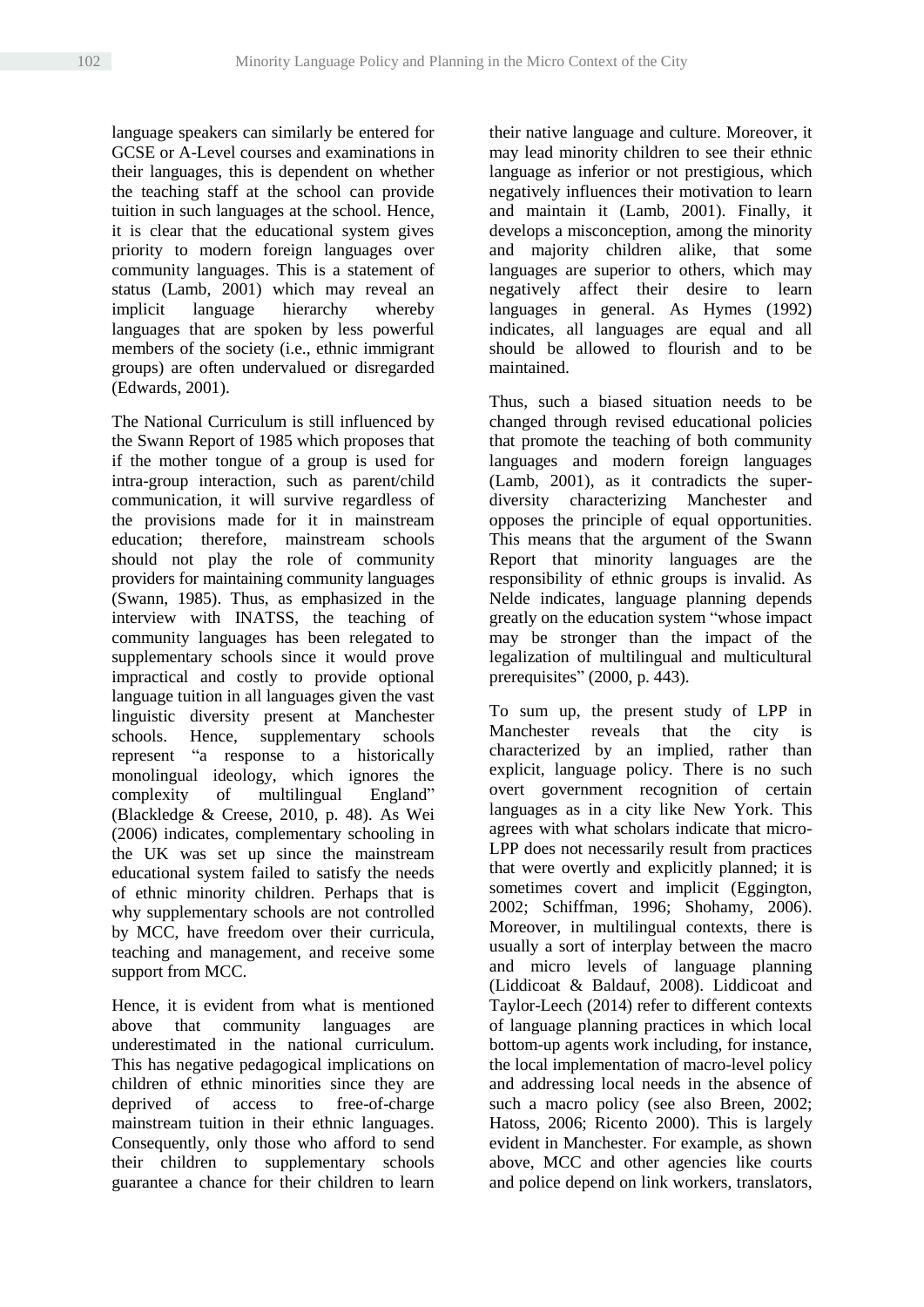and interpreters recruited from the local immigrant communities, which is aided by the existence of second and third-generation immigrants who are simultaneously skilled in English and their ethnic language. These community figures provide also, as aforementioned, valuable feedback for local authorities about their communities' linguistic and cultural needs. All this represents a kind of articulation whereby the local communities help the implementation of macro-level policies. However, this articulation is most evident in the role that supplementary schools play in addressing the local needs in the absence of government-based solutions. These micro-level planning agencies help to a great extent achieve the macro-level principle of equality and the right of minorities to receive education in their native language and maintain it, especially with regard to literacy (Fishman, 1985). Supplementary schools also provide culture education, which strengthens ethnic and cultural identity among children, a role that is absent in mainstream education. As Liddicoat and Baldauf (2008) indicate, supplementary schools originated to fill a gap in, or even to resist discrimination within, the macro-language planning context (see also Blackledge & Creese, 2010; Wei, 2006).

## **References**

- Ager, D. (1996). *Language policy in Britain and France*. London, England: Cassell.
- Ager, D. (2001). *Motivations in language planning and language policy*. London, England: Multilingual Matters.
- Baldauf, R. (2006). Rearticulating the case for micro language planning in a language ecology context. *Current Issues in Language Planning, 7*(2&3), 147-170.
- Baldauf, R., & Kaplan, R. (2003). Who are the actors? The role of (applied) linguists in language policy. In P. Ryan & R. Terborg (Eds.), *Language: Issues of inequality* (pp. 19-40). Mexico City, Mexico: CELE/Autonomous National University of Mexico.
- Baldauf, R., & Kaplan, R. (2005). Language-in education planning. In E. Hinkel (Ed.), *Handbook of research in second language teaching and learning* (pp. 1013-1034). Mahwah, NJ: Erlbaum.
- Blackledge, A., & Creese, A. (2010). *Multilingualism: A critical perspective*. New York, NY: Continuum.
- Blackledge, A., & Pavlenko, A. (2001). Negotiation of identities in multilingual contexts. *The International Journal of Bilingualism, 5*(3), 243-257.
- Blommaert, J., & Rampton, B. (2011). Language and superdiversity. *Diversities, 13*(2), 1-  $22.$
- Breen, M. (2002). From a language policy to classroom practice: The intervention of identity and relationships. *Language and Education, 16*(4), 260-283.
- Council of Europe. (1950). *The European convention on human rights (Articles 5 & 6)*. Retrieved from http://www. hri.org/docs/ECHR50.html#C.Art5
- Djite, P. (1994). *From language policy to language planning*. Canberra, Australia: National Languages and Literacy Institute of Australia.
- Donakey, A. (2007). *Language planning and policy in Manchester* (Unpublished master's thesis). The University of Manchester, Manchester, UK.
- Eggington, W. (2002). Unplanned language planning. In R. Kaplan (Ed.), *Handbook of applied linguistics* (pp. 404-415). Oxford, England: Oxford University Press.
- Edwards, V. (2001). Community languages in the United Kingdom. In G. Extra, & D. Gorter (Eds.), *The other languages of Europe: Demographic, sociolinguistic and educational perspectives* (pp. 243- 260). Clevedon, England: Multilingual Matters.
- Equality and Human Rights Commission. (2014). *What equality law means for you as an education provider: Schools*. Retrieved from https://www.equality humanrights.com/en/publicationdownload/what-equality-law-meansyou-education-provider-schools
- Extra G., & Yağmur, K. (Eds.). (2004). *Urban multilingualism in Europe. Immigrant minority languages at home and school*. Clevedon, England: Multilingual Matters.
- Fishman, J. (1985). *The rise and fall of the ethnic revival: Perspectives on language and ethnicity.* New York, NY: Mouton.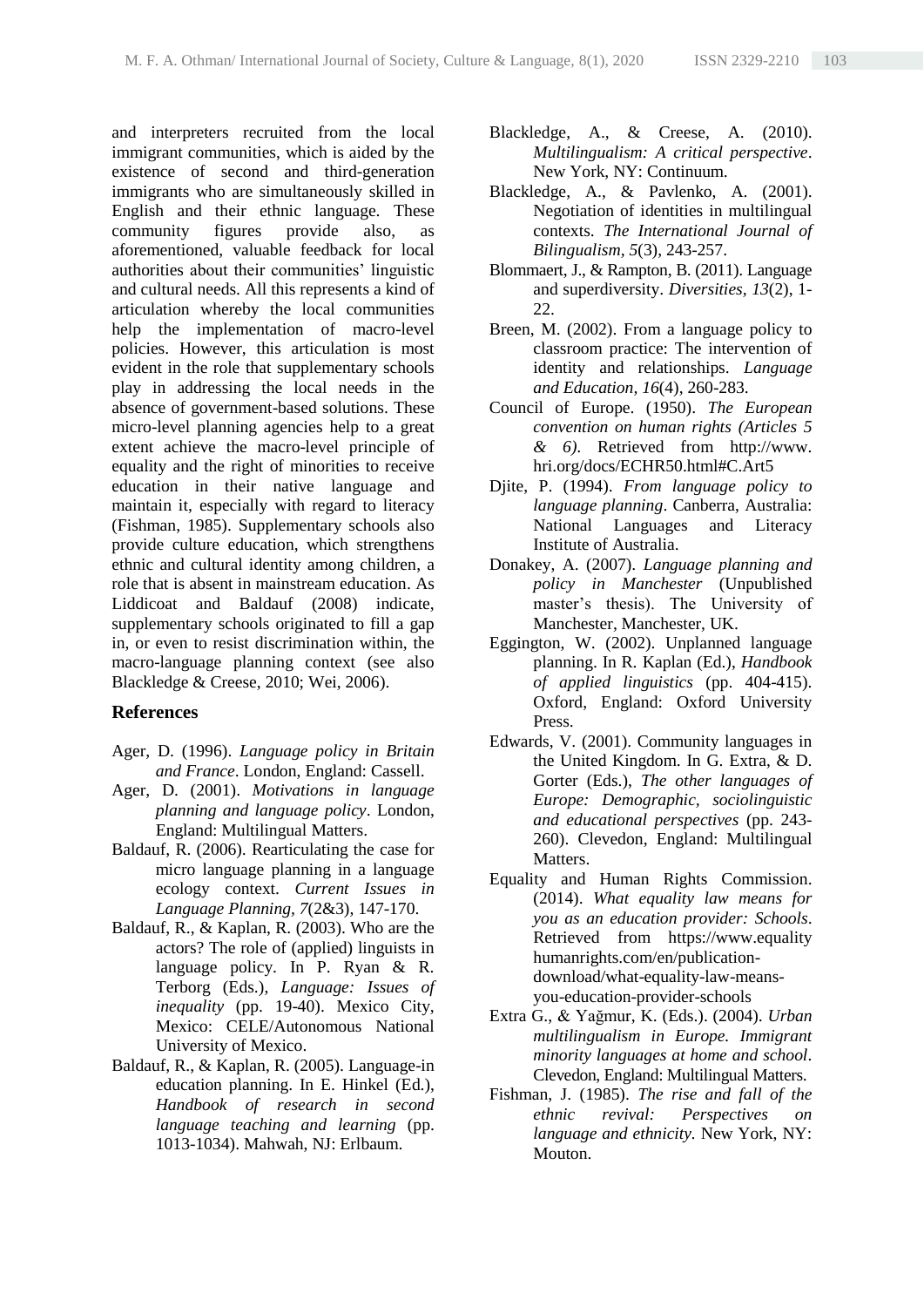- Fishman, J. (1991). *Reversing language shift*. Clevedon, England: Multilingual Matters.
- García, O. (1997). New York's multilingualism: World languages and their role in a U.S. city. In O. García & J. Fishman (Eds.), *The multilingual apple. Languages in New York city* (pp. 3-50). New York, NY: Mouton de Gruyter.
- Grzech, K. (2013). Planning language, planning identity: A case study of Ecuadorians in London. *SOAS Working Papers in Linguistics, 16*, 291-309.
- Hatoss, A. (2006). Community-level approaches in language planning: The case of Hungarian in Australia. *Current Issues in Language Planning, 7*(2&3), 287- 306.
- Home Office. (2005). *Notice of rights and entitlements*. Retrieved from https:// www.gov.uk/government/publications/n otice-of-rights-and-entitlements-54 translations
- Hymes, D. (1992). Inequality in language: Taking for granted. *Working Papers in Educational Linguistics, 8*(1), 1-30.
- Johnson, D. (2013). *Language policy*. London, England: Palgrave Macmillan.
- Kaplan, R., & Baldauf, R. (1997). *Language planning from practice to theory*. Clevedon, England: Multilingual Matters.
- Krishna, S., & Abiodun, G. (2002). The case for language policies in multinational corporations. *Corporate Communications: An International Journal, 7*(4), 241-251.
- Lamb, T. (2001). Language policy in multilingual UK. *Language Learning Journal, 23*(1), 4-12.
- Leimgruber, J. (2013). The management of multilingualism in a city-state: Language policy in Singapore. In P. Siemund, I. Gogolin, M. Schulz, & J. Davydova (Eds.), *Multilingualism and language contact in urban areas: Acquisition, development, teaching, communication* (pp. 229-258). Amsterdam, Netherlands: John Benjamins.
- Liddicoat, A. (2005). Corpus planning. In E. Hinkel (Ed.), *Handbook of research in second language teaching and learning* (pp. 993-1011). Mahwah, NJ: Erlbaum.
- Liddicoat, A., & Baldauf, R. (2008). Language planning in local contexts: Agents, contexts and interactions. In A.

Liddicoat, & R. Baldauf (Eds.), *Language planning in local contexts*  (pp. 3-17). Clevedon, England: Multilingual Matters.

- Liddicoat, A., & Taylor-Leech, K. (2014). Micro language planning for multilingual education: Agency in local contexts. *Current Issues in Language Planning, 15*(3), 237-244.
- Long, R., Danechi, S., & Loft, P. (2020). *[Language teaching in schools](http://researchbriefings.files.parliament.uk/documents/CBP-7388/CBP-7388.pdf)  [\(England\)](http://researchbriefings.files.parliament.uk/documents/CBP-7388/CBP-7388.pdf)*. London, England: House of Commons Library. Retrieved from https://researchbriefings.parliament.uk/ ResearchBriefing/Summary/CBP-7388#fullreport
- Mac Giolla Chríost, D. (2006). Micro-level language planning in Ireland. *Current Issues in Language Planning, 7*(2&3), 230-250.
- Matras, Y., & Robertson, A. (2015). Multilingualism in a post-industrial city: Policy and practice in Manchester. *Current Issues in Language Planning, 16*(3), 296-314.
- Morse, A. (2003). *Language access: Helping non-English speakers navigate health and human services.* Denver, CO: National Conference of State Legislatures.
- Nelde, P. (2000). Prerequisites for a new European language policy. *Journal of Multilingual and Multicultural Development, 21*(5), 442-450.
- Picanço, G. (2012). Language planning for Mundurukú do Amazonas. *Revista Brasileira de Linguística Aplicada, 12*(2), 405-423.
- Pugh, R., & Williams, D. (2006). Language policy and provision in social service organizations. *British Journal of Social Work, 36*(7), 1227-1244.
- Ricento, T. (2000). Historical and theoretical perspectives in language policies and planning. *Journal of Sociolinguistics, 2*(4), 196-213.
- Schiffman, H. (1996). *Linguistic culture and language policy*. London, England: Routledge.
- Shohamy, E. (2006). *Language policy: Hidden agendas and new approaches*. London, England: Routledge.
- Shouhui, Z., & Baldauf, R. (2012). Individual agency in language planning: Chinese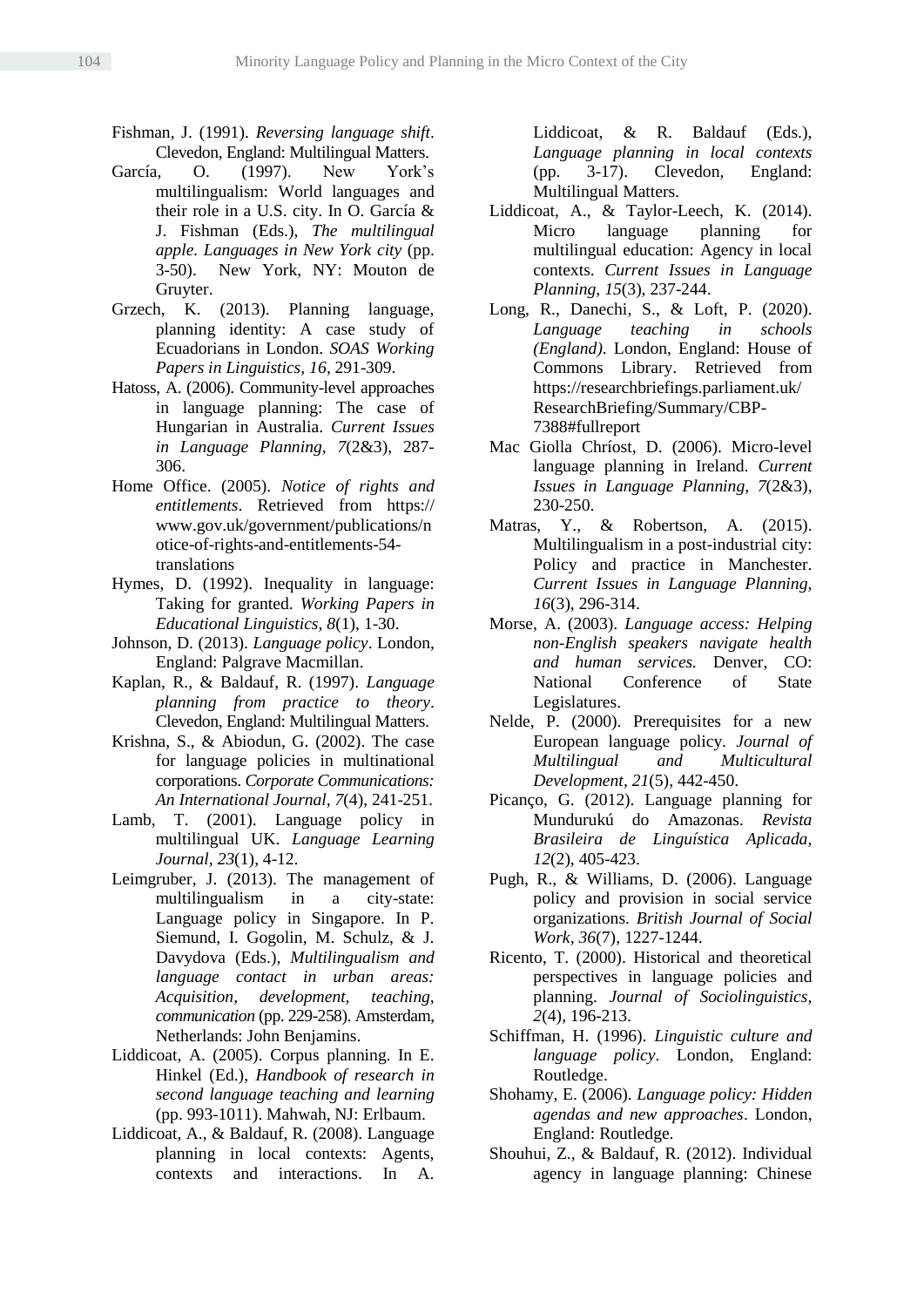script reform as a case study. *Language Problems and Language Planning, 36*[\(1\)](http://www.jbe-platform.com/content/journals/15699889/36/1), 1-24.

- Spolsky, B. (2005). Language policy. In J. Cohen, K. McAlister, K. Rolstad, & J. MacSwan (Eds.), *Proceedings of the 4th international symposium on bilingualism* (pp. 2152-2164). Somerville, MA: Cascadilla Press.
- Stake, R. (2006). *Multiple case study analysis*. London, England: Guilford.
- Swann, M. (1985). *Education for all. The report of the committee of inquiry into the education of children from ethnic minority groups*. London, England: Her Majesty's Stationery Office.
- UK Public General Acts. (2000). *Race relations (amendment) act*. Retrieved from

http://www.legislation.gov.uk/ukpga/20 00/34

- Vertovec, S. (2007). Super-diversity and its implications. *Ethnic and Racial Studies, 30*(6), 1024-1054.
- Wei, L. (2006). Complementary schools, past, present and future. *Language and Education, 20*(1), 76-83.
- Wolff, E. (2010). *Multilingualism and language policies in Anglophone and Francophone Africa from a sociolinguistic macro-perspective, with reference to language-in-education issues*. Keynote address at the Fifth International Expert Workshop for Ganaa, Dakar, Senegal.
- Yin, R. (1994). *Case study research: Design and methods*. London, England: Sage.

#### **Appendix.**

*Interview Questions*

#### **I. Deputy leader of Manchester City Council/Councilors:**

- Who decides community language policy, and at what level within the council are these decisions made?
- Is there a formal committee? Who sits on the committee? When do they meet?
- Are there any national guidelines which each council in the UK adheres to regarding community language policy?
- Who decides which materials (housing advice, benefits, etc.) should be translated into community languages?
- Who decides which services should be provided, such as community libraries, link workers, INATSS, and school services?
- How are these decisions made, and what are the criteria?
- Do you receive feedback from the different departments within the Council concerning provisions in community languages? How do you, as policy makers, benefit from this?
- What budget is available for community language services, and how are these funds allocated?
- Why do you provide such services?
	- Is it the language policy of MCC and the British government to encourage and maintain multilingualism and multiculturalism in Manchester?
	- Or is it an attempt to guarantee equal opportunities for immigrants and help their integration?
	- Do you think what you provide is enough? Why?
- As a councilor, you have a certain number of community language speakers in your ward. How do you assess their needs and aim to provide targeted services for them?
- How effective do you feel that community language services and policy are within your ward and across central Manchester?
- Do you have official statistics on, for example, the number of the different community language speakers in Manchester and their distribution across the wards?
- What sociological data does the Council collect concerning them (age, origins, occupation, education, date of arrival, religion, diachronic history, reasons for coming to Manchester etc.)?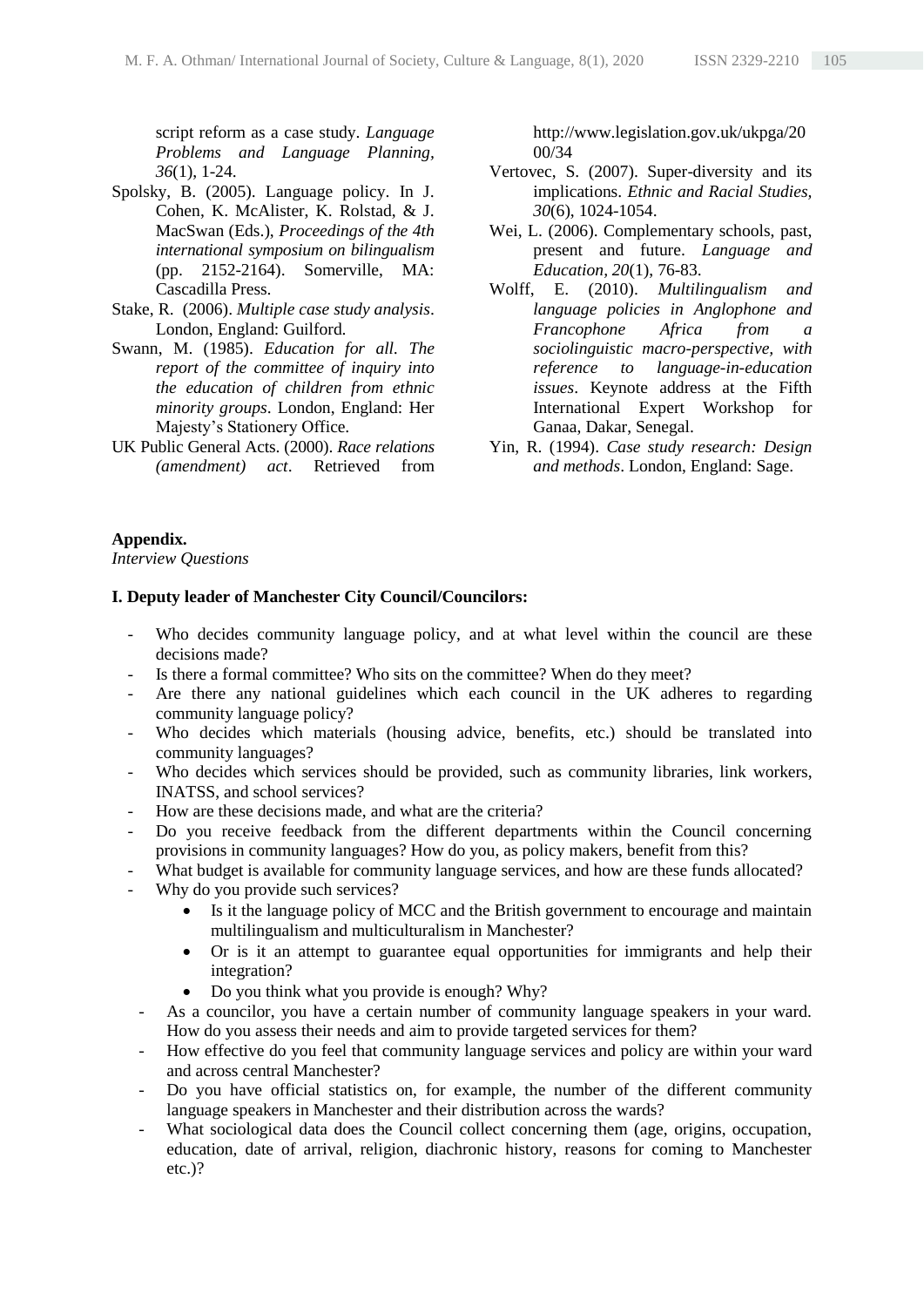- How do you coordinate local services provided by the Council with national services, such as police, NHS, and courts?

## **II. Linkworker Service:**

- What is your role in MCC?
- Do you provide your services free of charge?
- Where do you provide your services (e.g., hospitals, or courts, etc., or just in your office)?
- Why do you provide such services?
	- Is it the language policy of MCC and the British government to encourage and maintain multilingualism and multiculturalism in Manchester?
	- Or is it an attempt to guarantee equal opportunities for immigrants and help their integration?
	- Do you think what you provide is enough? Why?
- Do you collect feedback from customers? Why? How does this system work?
- Do you cover all community languages in Manchester?
- What criteria are employed to decide which languages to provide services in?
- What do you do with uncovered community languages?
- Do you have signs, leaflets, flyers, and booklets in the different community languages?
- Do you have male and female staff? If an immigrant asks for a female or male link worker, do you provide her or him?
- How do you recruit link workers?
- What qualifications should they have?
- Do they work full-time or part-time?
- Is it a permanent job?
- Do they receive good salaries?
- Who pays them?
- How can immigrants find about your services?
- Do immigrants have to take an appointment in advance?
- Which community-language speakers come to you more? Why?

## **III. M-Four:**

- What is your role in MCC?
- Do you provide interpreting and translation only?
- Is it for free?
- Where do you provide your services (e.g., hospitals, courts, etc., or just in your office)?
- Why do you provide such services?
	- Is it the language policy of MCC and the British government to encourage and maintain multilingualism and multiculturalism in Manchester?
	- Or is it just an attempt to guarantee equal opportunities for immigrants and help their integration?
	- Do you think what you provide is enough? Why?
- Do you collect feedback from customers? Why? How does this system work?
- Do you cover all community languages in Manchester?
- What criteria are employed to decide which languages to provide services in?
- What do you do with uncovered community languages?
- Do you have signs, leaflets, flyers, and booklets in the different community languages?
- How many interpreters and translators do you have?
- Do you have males and females staff? If an immigrant asks for a female or male interpreter, do you provide her or him?
- How do you recruit interpreters?
- What qualifications should they have?
- Do they work full-time or part-time?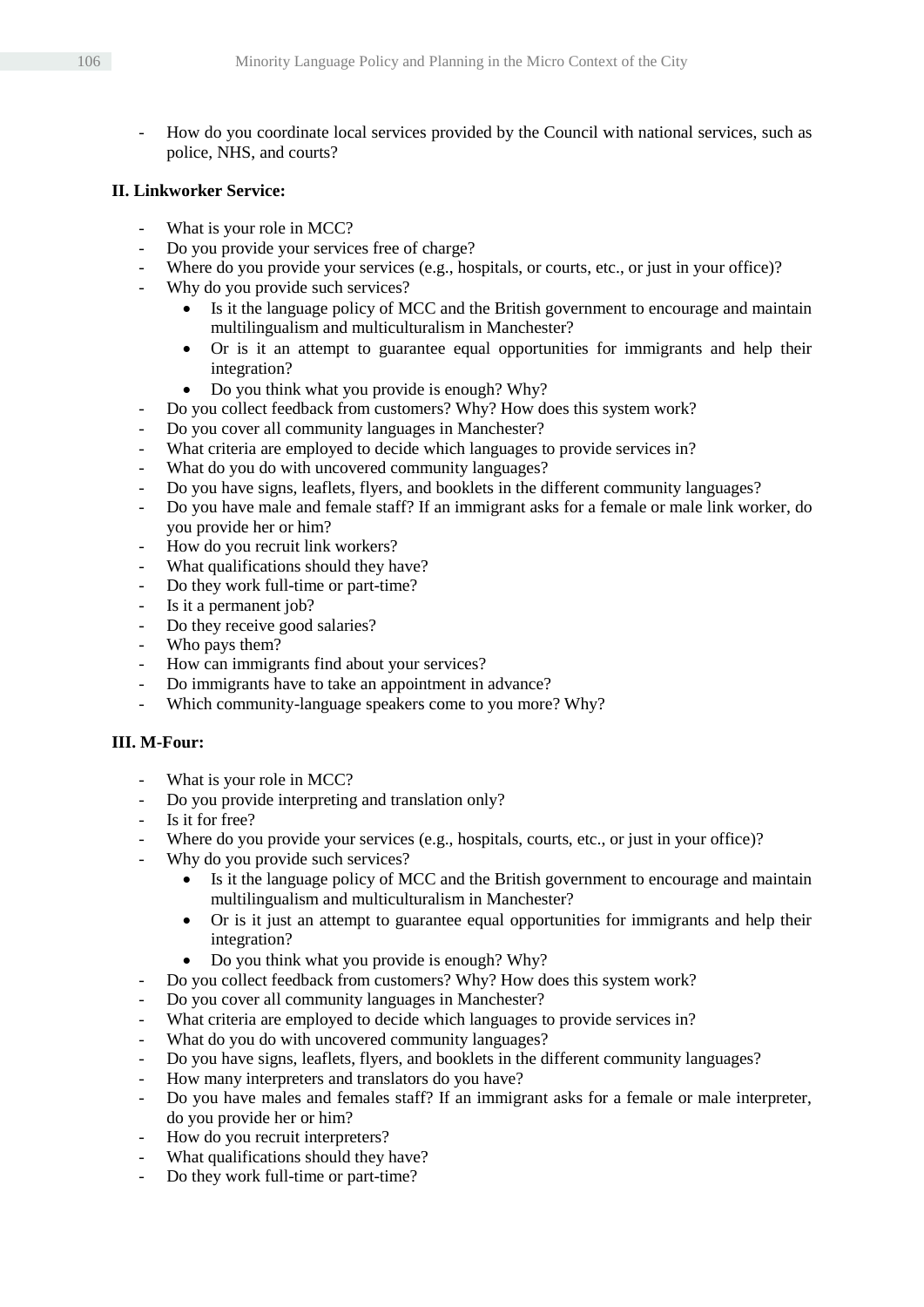- Is it a permanent job?
- Do they receive good salaries?
- Who pays them?
- How can immigrants find about your services?
- Do immigrants have to take an appointment in advance?
- Which community-language-speakers come to you more? Why?

## **IV. INATSS:**

- What is your role in MCC?
- Is what you provide just interpreting and translation or something else?
- Do you provide your services for children in schools only?
- Why do you provide such services?
	- Is it the language policy of MCC and the British government to encourage and maintain multilingualism and multiculturalism in Manchester?
	- Or is it just an attempt to guarantee equal opportunities for immigrants and help their integration?
	- Do you think what you provide is enough? Why?
- Do you collect feedback from customers? Why? How does this system work?
- Do you have language assistants for all community languages in Manchester?
- What criteria do you employ to decide which languages to provide services in?
- What do you do with community languages for which you do not have assistants?
- How many bilingual professionals/support workers do you have?
- Do you have males and females? If an immigrant asks for a female or male professional, do you provide her or him?
- How do you recruit those bilingual professionals?
- What qualifications should they have?
- Do they work full-time or part-time?
- Is it a permanent job?
- Who pays them?
- How can immigrants find you?
- Do they have to take an appointment in advance?
- Which community-language-speakers come to you more? Why?
- Can ethnic students be entered for 'GCSEs and A Levels' in their own native languages?
- Is entering GCSEs and A Levels in native languages popular among ethnic students?
- Among which ethnic background is it most popular? What about Arabs?
- Do schools offer those ethnic students teaching in community languages or they just give them the exams? What criteria are employed to decide?
- Who prepares exams?
- Are there any community languages that are taught in mainstream schools? Why?
- If yes, in what stages?
- Is it optional or compulsory for students to study community languages?
- What about modern foreign languages?
- What languages are taught? What about Arabic?
- Why these languages?
- Who chooses the languages to be taught in schools:
	- Is it the city council?
	- What criteria are employed for such a choice?
- Why is community language teaching provided in schools?

## **V. Mainstream schools:**

- How many students are there in your school?
- How many of them are British, and how many are of other ethnic backgrounds?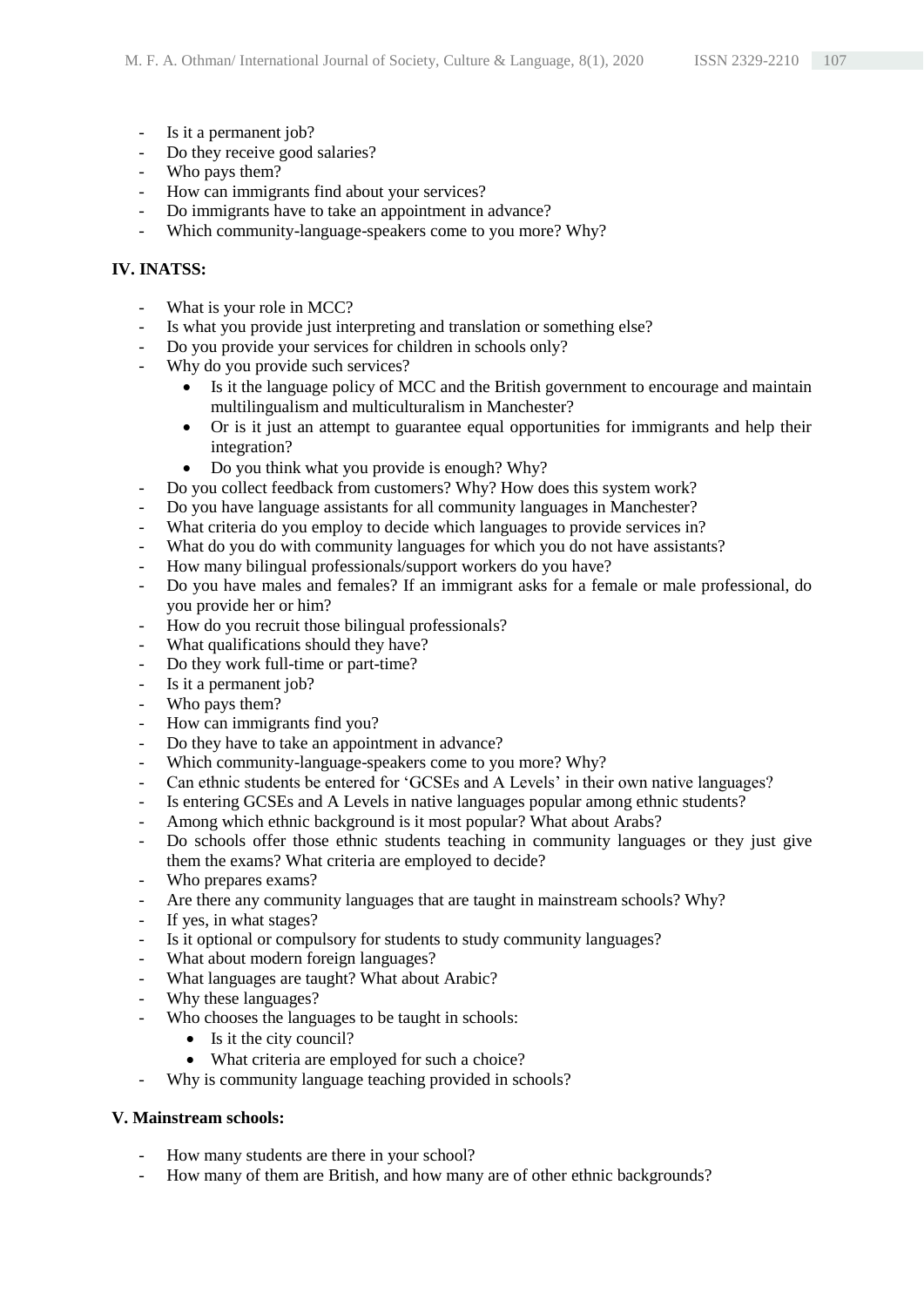- Do you have ethnic teachers?
- Do you consider English as the language of school? Why?
- Are ethnic students allowed to speak their native languages at school?
- Does school attempt to promote bilingualism or only English among community-language speakers? Why?
- Do you have bilingual support workers?
- In what languages?
- What is his/her role exactly? What kind of support does he/she provide?
- How do you recruit them? Who pays for them?
- Can ethnic students be entered for 'GCSEs and A Levels' in their own native languages?
- Is entering GCSEs and A Levels in native languages popular among ethnic students?
- Among which ethnic background is it most popular? What about Arabs?
- Do schools offer those ethnic students teaching in community languages or they just give them the exams? What criteria are employed to decide?
- Who prepares exams?
- Are there any community languages that are taught in mainstream schools? Why?
- If yes, in what stages?
- Is it optional or compulsory for students to study community languages?
- What about modern foreign languages?
- What languages are taught in your school?
- Why these languages?
- Who chooses the languages to be taught in schools:
	- $\bullet$  Is it the city council?
	- What criteria are employed for such a choice?
- Why is community language teaching provided in schools?
	- Is it the language policy of MCC and the British government to encourage and maintain multilingualism and multiculturalism in Manchester?
	- Or is it just an attempt to guarantee equal opportunities for immigrants?
	- Do you think what you provide is enough? Why?

## **VI. Supplementary Education Department: (in INATSS)**

- What is your role regarding supplementary schools?
- How many supplementary schools are there in Manchester? For example, how many Arabic schools are there in Manchester?
- What is the benefit of ethnic schools?
- What is the council's policy in connection with these schools?
	- Are they authorized?
	- Who authorizes them?
	- Does the council inspect them?
	- Does the council fund them?
	- Does the council require these schools to teach specific curricula?
- Why do you support Ethnic schools?
	- Is it the language policy of MCC and the British government to encourage and maintain multilingualism and multiculturalism in Manchester?
	- Or is it just an attempt to guarantee equal opportunities for immigrants and the right to receive education in the native language?
	- Do you think the support you provide is enough? Why?

## **VII. Arabic supplementary schools:**

*1) Principals:*

How many Arabic schools are there in Manchester?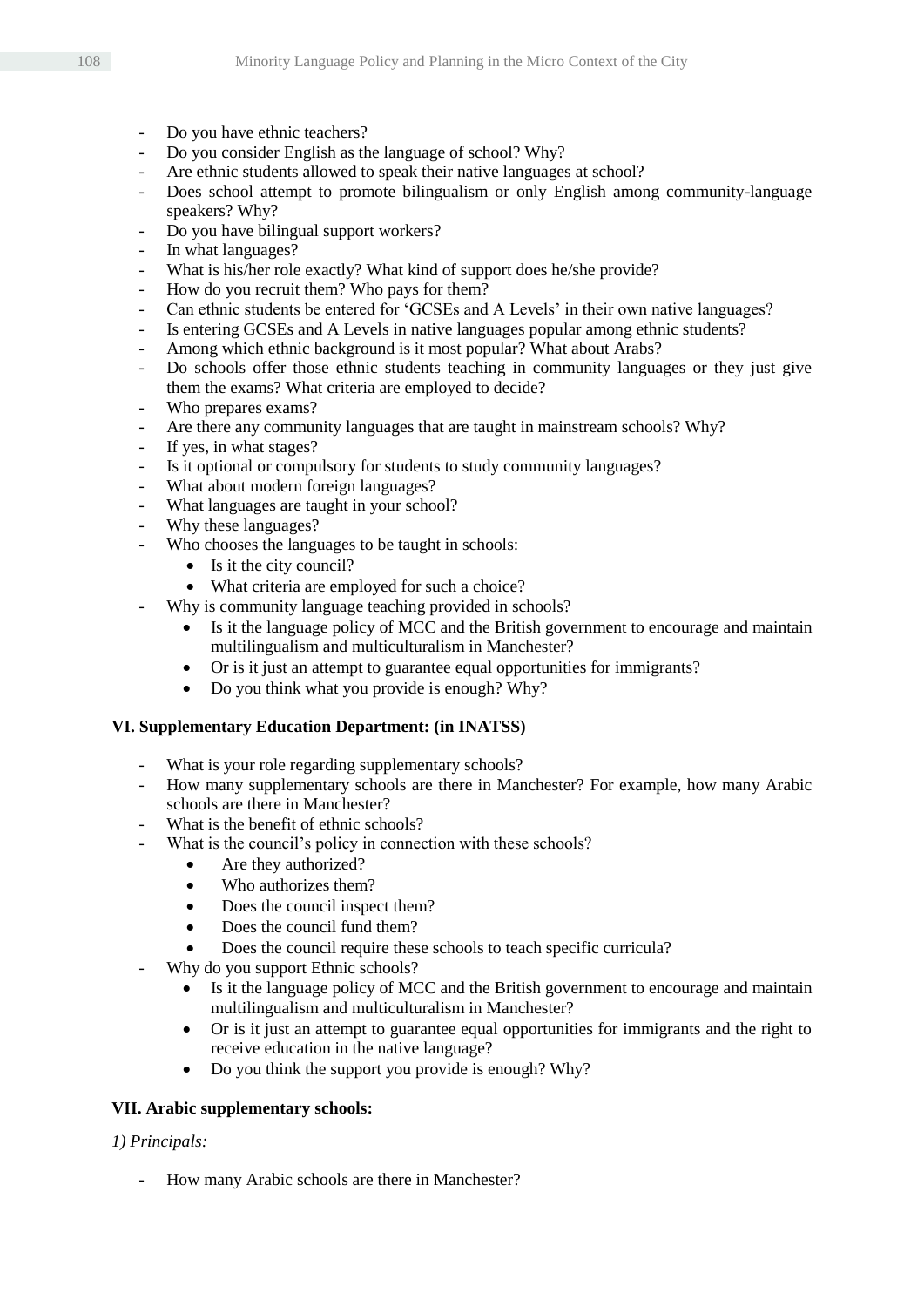- How many students are there in your school?
- How many Arabs are there in Manchester?
- Are Arabs in Manchester keen to send their children to Arabic schools?
- What is the benefit of such schools?
- Who funds your school?
- What is the council's policy in connection with Arabic schools?
	- Are they authorized?
	- Who authorizes them?
	- Does the council inspect them?
	- Does the council require these schools to teach specific curricula?
	- Does the council fund/support them?
- Do you think the support the council provides is enough/not enough? Why?

## *2) Teachers:*

- Can students study GCSE in Arabic in your school?
- Are students motivated to learn Arabic? Why?
- Can they read and write in Arabic?
- Do they face any difficulties in learning Arabic literacy?
- Is the Arabic language curriculum suitable for students?
- Is it difficult/not difficult for children to receive education in Arabic? Why?
- Do you think Arabic schools are important? Why?

## **VIII. Library Services Department/public libraries in Manchester:**

- What is your role in MCC?
- Do you have materials in all community languages?
- Which community languages do you have most?
- Is borrowing allowed?
- Is it for free?
- What do you do with uncovered community languages?
- What criteria do you employ to decide which languages to provide services in?
- What type of materials do you have (e.g., books, stories, DVDs, Videos, etc.)?
- How many?
- Are they new or old materials?
- Do you update such materials regularly?
- Who chooses the materials to be bought?
- What are the criteria?
- Who pays for the purchase?
- Why do you provide materials in community languages?
	- Is it the language policy of MCC and the British government to encourage and maintain multilingualism and multiculturalism in Manchester?
	- Or is it just an attempt to guarantee equal opportunities for immigrants and help their integration?
	- Do you think what you provide is enough? Why?
- Do you collect feedback from customers? Why? How does this system work?
- Do minorities use these library services regularly?
- Which minority uses these services most?

## **IX. Focus group discussions with service users**

- Does the language policy in Manchester/UK encourage bi/multilingualism? How?
- Are interpreters available in MCC, hospitals, police stations, and government agencies?
- Did you make use of interpreters in government institutions before?